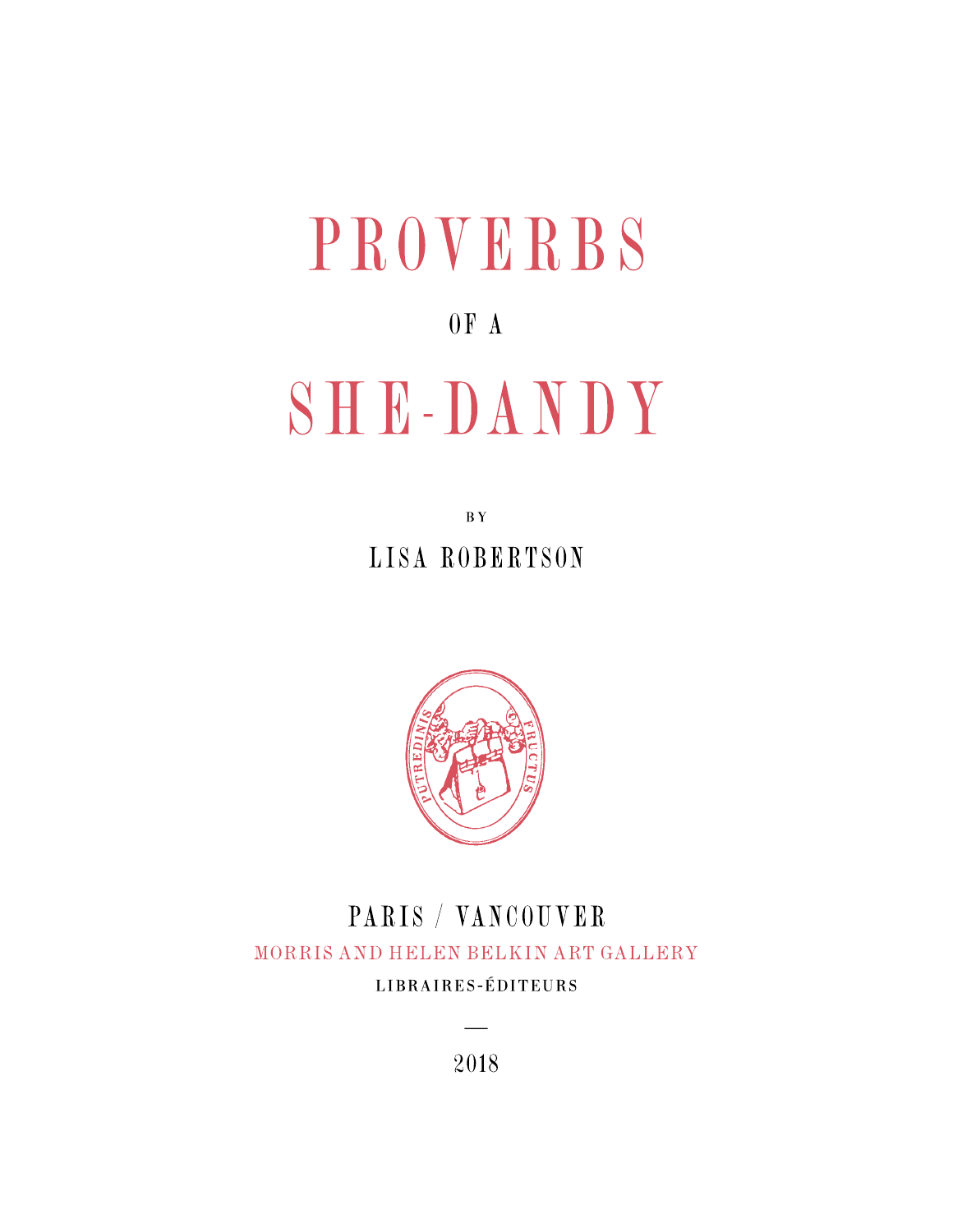(The figure of the menopausal dandy revealed herself to me when I was writing on the margins of the Situationist tract *The Poverty of Student Life*. 'The menopause of the mind' was the derisive and banal phrase that was deployed by the Situationist International, in reference to the university's organized ignorance. It was the year of my menopause. My reaction was swift. I typed into the Google Doc at 4 am, 'menopause turns females into dandies. Some of our organs become purely self-referential. They have no further potential for family or spectacle or state: they're outside every economy. So now their meaning is confected in relation to convivial and autonomous pleasure only. Now they can be in the present fully. I'm assuming the mind is an organ or a kind of wandering gland in this description. The hormones the ovaries used to make are now made by all the parts of the body, so that every tissue, every limb and fold continuously invents its own mode of transformation. The entire body becomes a fungible thinking whose purpose it is only to express its own communicability, for the pleasure, the intensity, the integrity of it…

I discovered the most interesting coincidence when I later began to research—Charles Baudelaire was born in 1821, the same year the word 'menopause' was coined by the Parisian doctor Charles de Gardanne, in his book *De la Ménopause ou de l'âge critique des femmes*. It was also in 1821 that the English word 'dandy' first entered literary use in France, with Charles-Louis Lesur in his *Annuaire historique universel*, an annual collation of administrative, financial, meteorological and diplomatic documents, with a chronicle of events and notes contributing to the history of arts and letters. Stendhal was to help to popularize the term, in his 1822 book, *De l'Amour*. But even in English the term was new, its first recorded use, in 1816, coinciding with the ur-dandy Beau Brummell's debtor's exile in France. The word's

origin is obscure—perhaps it's from the border-region term 'jack-a-dandy', perhaps it's from the Hindi word for 'boatman'. Thomas Carlyle, in his 1835 tract on the philosophy of the dandy, *Sartor Resartus*, defines it like this:

*A dandy is a Clotheswearing Man, a Man whose trade, office, and existence consists in the wearing of Clothes. Every faculty of his soul, spirit, purse and person is heroically consecrated to this one object, the wearing of Clothes wisely; so as others dress to live, he lives to dress.* 

Baudelaire's own dandiacal tendencies ran to the wearing of rose-coloured gloves alone, this accessory detail was simply very stylish for a young man of the time, but Baudelaire, according to his friend the photographer Nadar, was to be seen strolling in his neighbourhood wearing his rose gloves with a blue workman's smock, a blood red cravat and a magenta chenille boa, of the sort that the minor actresses of the city apparently affected.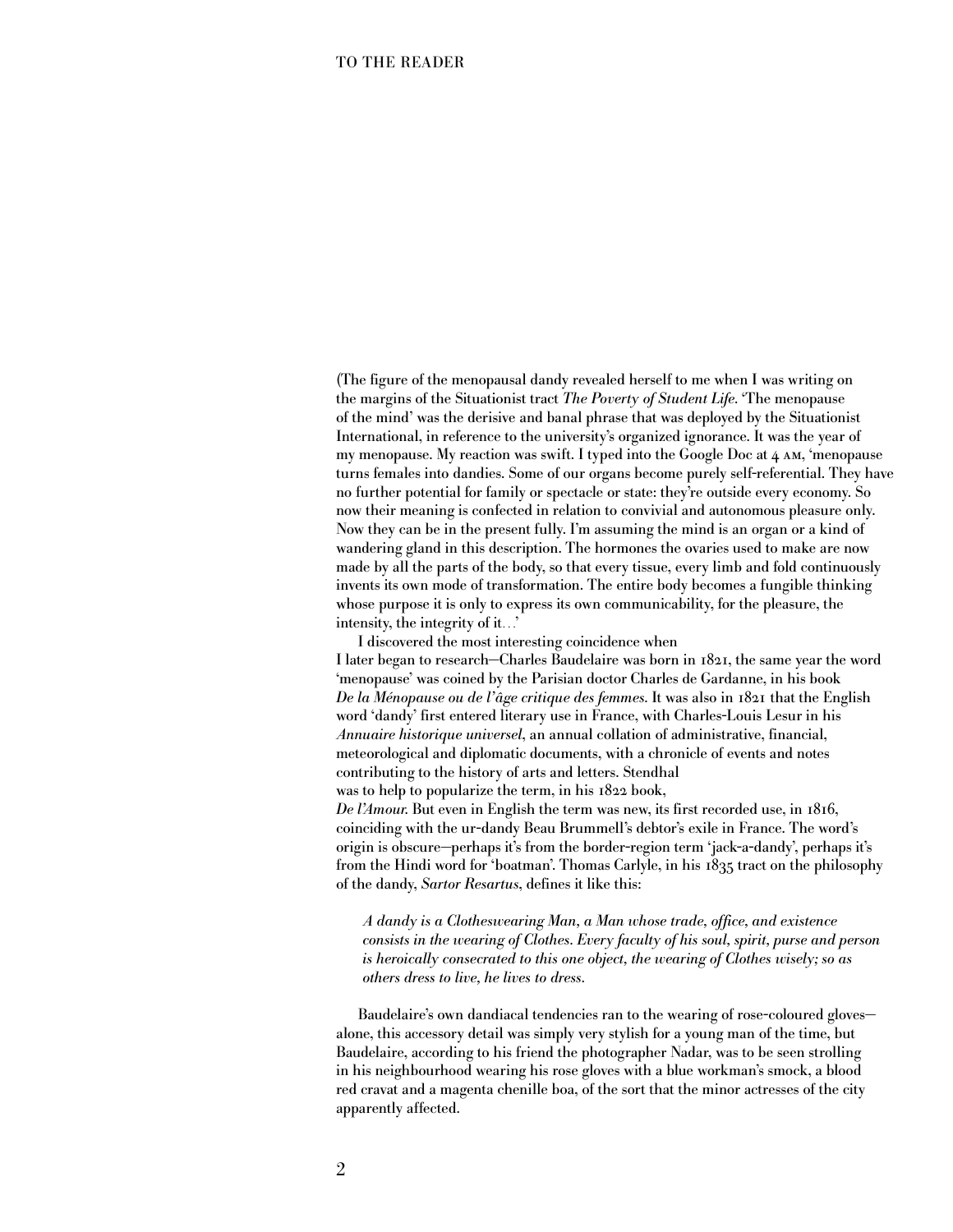And what does the menopausal woman wear? In the *Fleurs du mal* poem 'Les Petites Vieilles', her petticoat shredded and her dress threadbare, she clutches to her side nonetheless a small purse or reticule embroidered with flowers, or with rebuses, allegorical images that represented gallant proverbs or phrases. This touchingly outmoded and elegant detail of her otherwise impecunious dress had been extracted by the poet from his collection of historical fashion illustrations, to which he referred for his Figaro essay *The Painter of Modern Life*. Given Baudelaire's penchant for fanciful accessorization in his own dress, it appears that the old women he was known to follow in the streets of Paris, out of an empathetic curiosity, a familial allegiance in temperament, as he put it in 'Les Petites Vieilles', influenced his own sartorial choices. But here I want to say that Baudelaire's appropriation and redefinition of the term 'dandy' differed in its essentials from the standard meaning. Beyond the elegant foppery of Beau Brummell, beyond even the vestal allegory of Carlyle, Baudelaire's dandy subtly emanated a spiritual reserve, an inner aristocracy—that same reserve he described in 'Les Veuves' as the stoical pride of the old woman like 'an old bachelor […] the masculine character of her ways added a mysterious bite to their austerity'. In Baudelaire the menopausal flâneur and the dandy share a descriptive vocabulary. It is her mysterious austerity that is the instructive trait for the new dandy that emerges from the Baudelairean text. In celebration of these correspondences I lay in the bath all morning, reading excerpts from *The Painter of Modern Life*. This is the text where, in a long exploration of the work of draftsman and journalistic engraver of everyday life Constantin Guys, the poet presents the core of his transformed theory of dandyism. Independence of character, leisure, absolute simplicity, an inner, spiritual aristocracy, an 'ardent need to make of himself something original'—all of these self-fashioning gestures were nonetheless contained within the external limits of social propriety. A dandy was not a rebel, not punk. He pertained to the spiritual aestheticization of limits. In a sense Baudelairean dandyism could be seen as a constraint-based practice on the self. The distinctive stance of the Baudelairean dandy is the subtraction of all utility and all ambition from everyday life. Although he may be rich, money is never the dandy's goal, nor is political or social power of any kind; leisure is the key dandiacal element. Love is permitted, but not typically in its conjugal, domestic form. The dandy recoils from all use value, all production, all reproduction, and indeed from the very notion of productivity. The dandiacal code, Baudelaire says, is very ancient; the dandy is stoical.

From time to time as I read I added more hot water to the already deep bath, swirling it in with my left hand, while my right hand held the brittle paperback out of danger. It became more and more certain, as I skimmed and relaxed, that in Baudelaire's work, the poems' descriptions of old women closely share a rhetoric with the description of the dandy in *The Painter of Modern Life*. These two drifting beings systematically submitted their rigorous autonomy to the passive construction of an improductive agency that seized the city's spatialization of an image of leisure as its material support.

Menopause, Gardanne said in 1821, is the loss of the signs of female reproductive ability. 'Huge dangers', he warned, 'precede, accompany, follow the cessation of this function'. The illustration on the cover of his book shows a broken ceramic pitcher. Gardanne was at the forefront of what now would be called the 'medicalization of menopause', which is to say, its treatment as an ailment, both physical and psychosomatic, of the female body. In this medical model, a woman's most important value being reproductive, menopause marks the end of that value, functionally and almost more importantly, aesthetically; medicine then provides temporary placebos for that perceived loss, recuperating the aging woman back into the predominant sexual aesthetics for a time. Baudelaire himself described this melancholic condition in the second text of *Paris Spleen*, 'An Old Woman's Despair'. 'She went and wept in a corner, saying to herself, "Ah, for the likes of us miserable old hags, the day is gone when we could please…we even terrify the children we long to love."' The banality and extreme familiarity of this ideology of abject embodiment doesn't diminish its ongoing psychological and cultural force.

Gardanne knew nothing of hormones—they were not 'discovered' until the early  $20<sup>TH</sup>$ c, with the isolation of insulin. Oestrogen was not isolated until 1943, in time for the return of soldiers to their families, and the post-war return of women to domestic roles. In the  $I_9^{\text{th}}$  c the medical approaches to menopausal experience pertained to a theory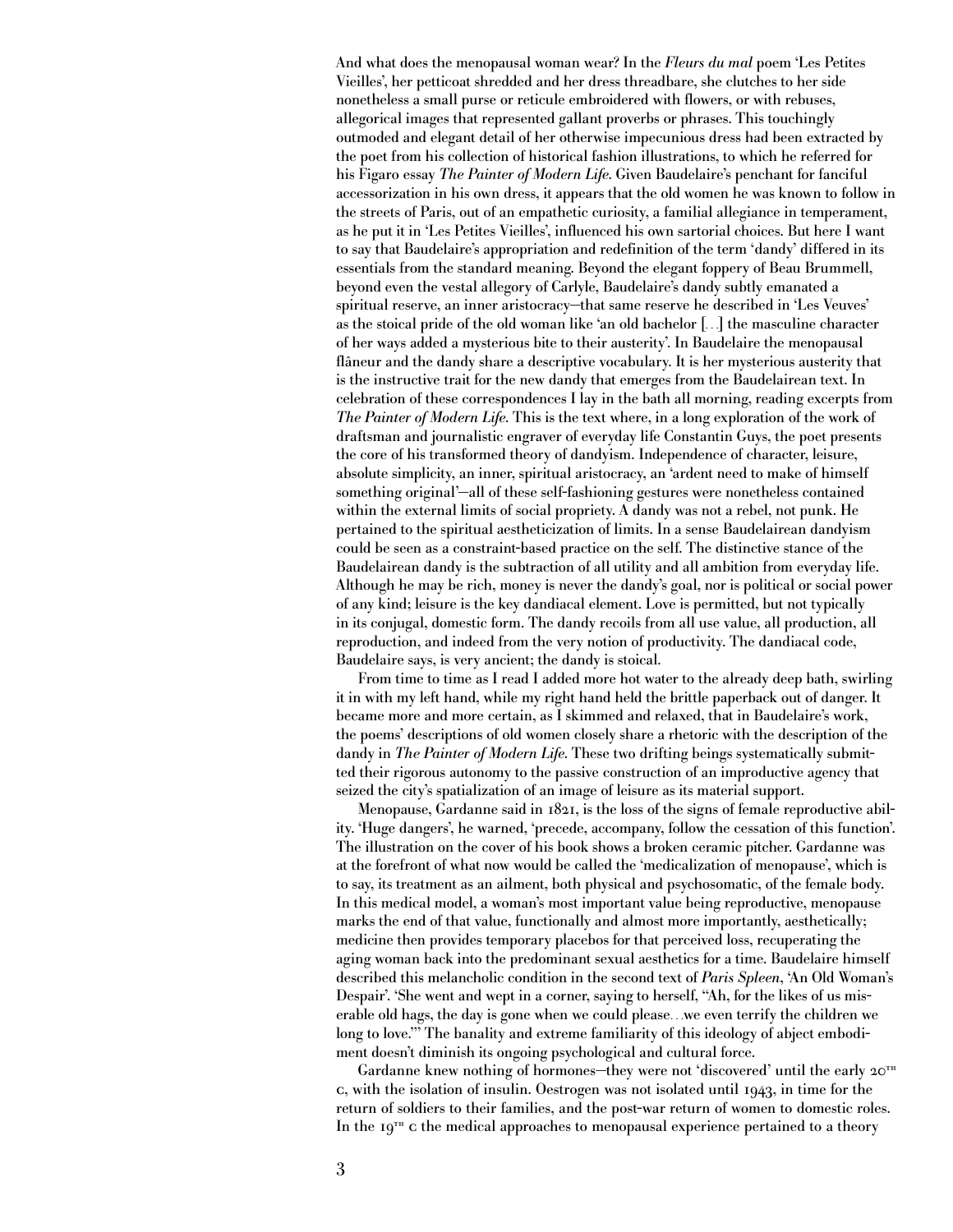of unblocking, as if the woman in question were suffering a kind of inner stagnation— George Sand, for example, was systematically lanced and bled by her doctor, to rid her of a persistent suffocating sensation, she told her sister in a letter. Windy climates could be advised, or light labour, to unblock the humours—gardening, wood sawing, walks and housework. It was suggested also that overheated salons should be avoided. So the menopausal condition was a blocked condition, rather than one of substantive lack. Now we consider that the menopausal body lacks oestrogen and accordingly pharmaceutical horse urine 'replaces' it; in the  $I9^{TH}$  c this female body lacked inner movement. Looking at the inverse of these historical assessments of female aging can provide a negative picture of what a woman is in a given era: currently a woman is a body containing oestrogen; in the  $19<sup>TH</sup>$  c a woman was a body containing inner flows and movements—the residual imagination perhaps, of the ancient idea of the migrant uterus. In the late  $18<sup>TH</sup>$  c, some menopausal definitions and therapies had been more cultural, having to do with a reassessment of the social and intellectual roles of women. After menopause the female was manlike, so could take on masculine practices. In 1803 the historian of medicine Moreau de la Sarthe proposed that:

*If, for the Scythians, to whom historians have attributed wisdom, men who lost their virility were obligated to take on the clothing and habits of women, why shouldn't women, when the ability to conceive is finished, join the class of men in some ways, and so enjoy the same privileges, apply themselves to the liberal professions and to literary work, which often would give them a means of livelihood and consolation?*

So the historical movement of the concept of femininity, from social and cultural roles, to inner mobility and flux, to the possession of oestrogen, can be mapped on to a history of the treatments for the end of that femininity, in the menopausal body. The  $19<sup>TH</sup>-C$  invention of menopause as a deficit of femininity, treatable by medical means, must be seen in the more general context of the post- revolutionary privatization and enclosure of women's lives and roles within the family, a condition that accompanied the generalization of industrial capitalism. If in the bourgeois ideology the female body was constrained to represent reproductive value, indeed, functioning as a kind of money (that other value in flux), once freed of this significatory role as she entered *l'âge critique*, which was the then-common term, more familiar than the new medical appellation, her ruinous social presence problematized the very necessity of productivity. In this sense, in the  $19^{th}$ -c capitalist city the image of the menopausal female enacts an urban destabilization along with that of the prostitute or courtesan, and these are two differently sexualized female guises that Baudelaire used to activate a sublime femininity in his symbolic vocabulary. Actresses and widows are similarly invoked in the poems as figures whose mysterious autonomy not only excites the poet's empathy, but whose marginal existences outside the economy of domestic enclosure crucially animate the urban landscape, inciting an aesthetic of sensual decadence, ruinousness. These variously feminized bodies share with the dandy the sublime trait of a spiritualized and stoical superiority. The elderly woman sitting on a park bench listening to a military band is 'erect again, proud', 'her eye opened from time to time like the eye of an old eagle; / Her marble brow was made for laurels!' She is among those who, like the dandy, pertaining to more ancient codes of conduct, are stoic, without complaint. Those gallant proverbs symbolized on the old lady's embroidered purse in 'Les Petites Vieilles'—what did they say? Here then, in the luxury of my bath, permitting the Baudelairean correspondences between dandy and old woman to drift beyond the margins of his poems and essays, I will activate the figure of menopause as the new dandiacal body.)

—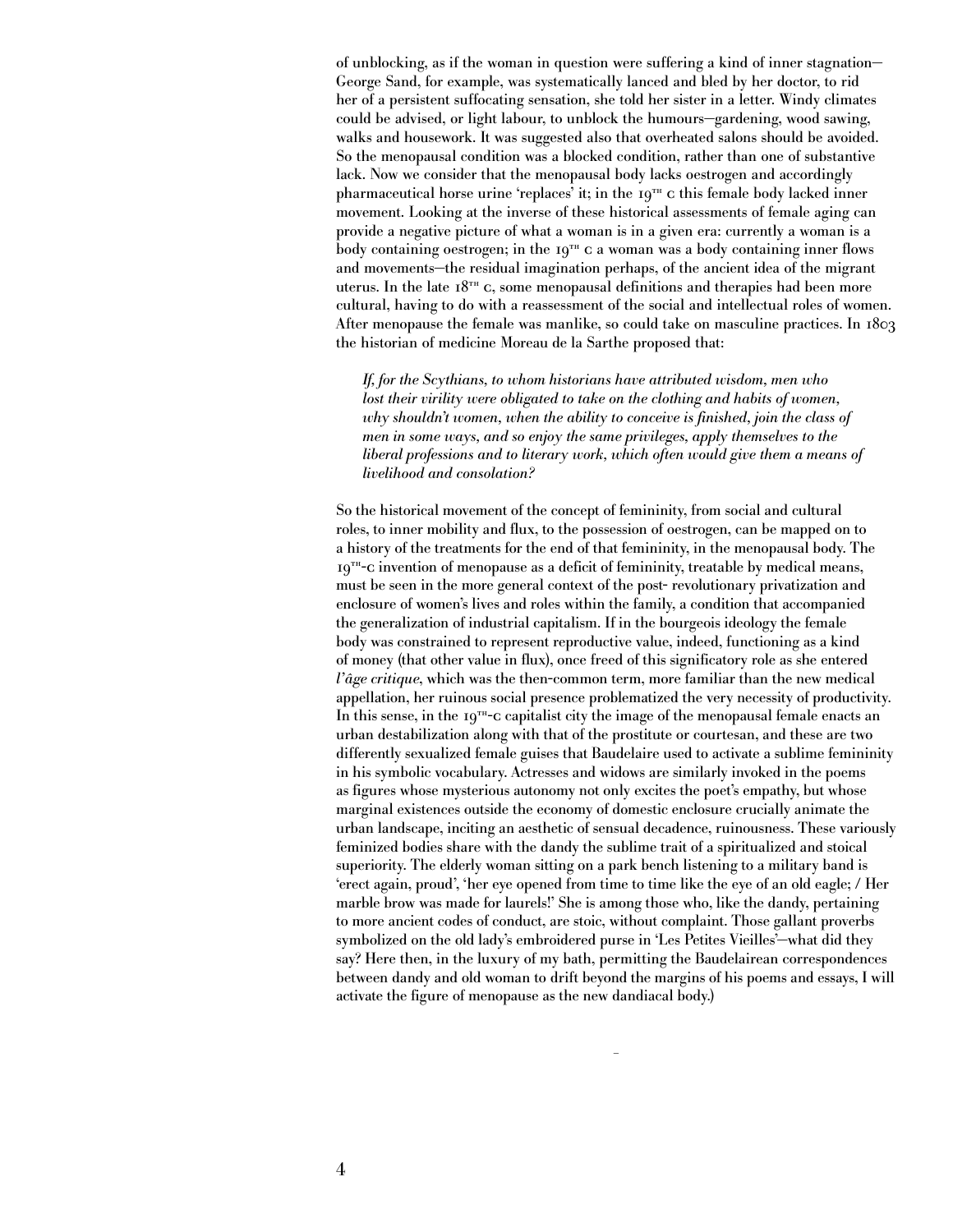# PROVERBS OF A SHE-DANDY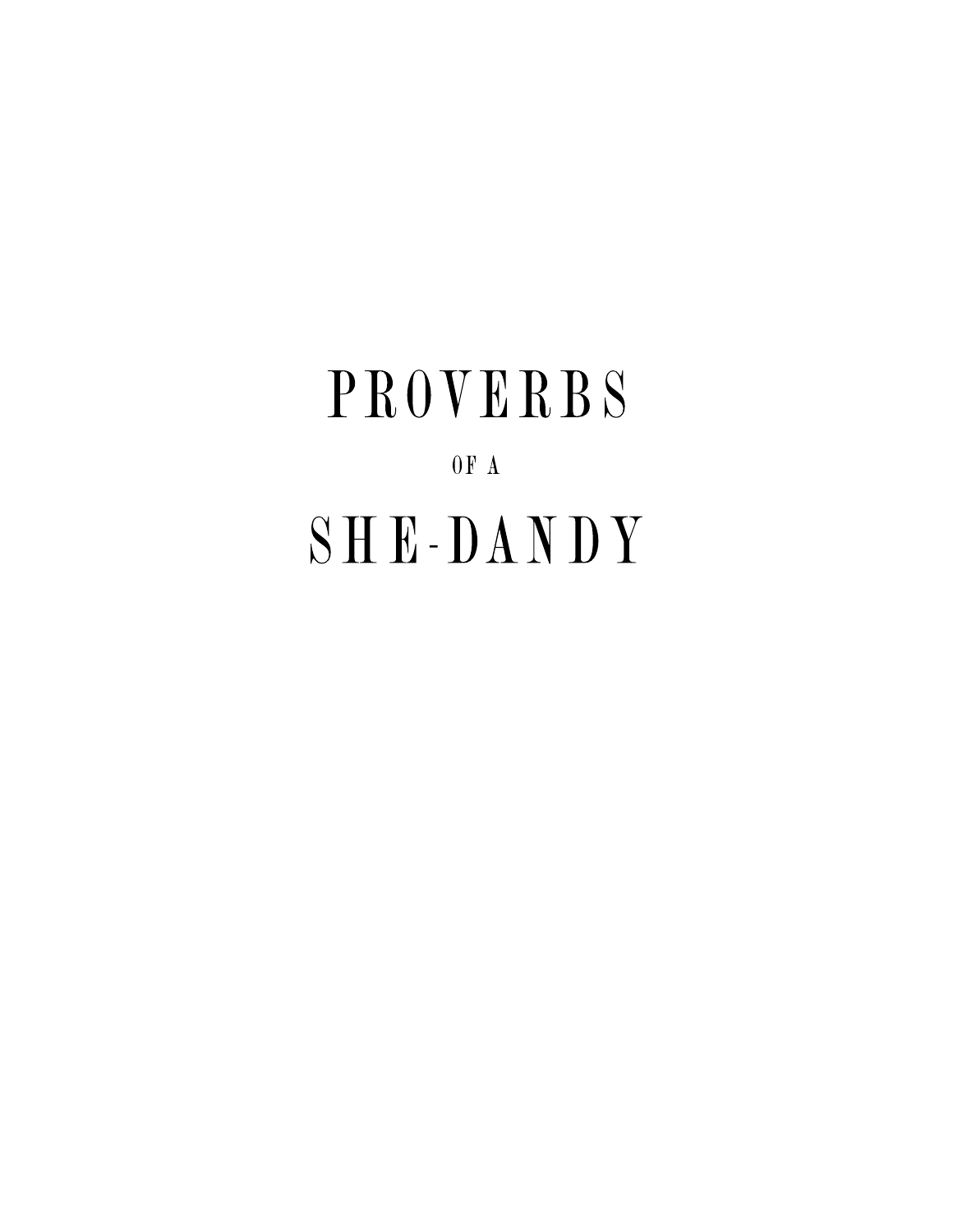### SHE WILL CONSIDER THE CONCEPT OF MENOPAUSE AND ITS PATHOLOGICAL CODE AS ONE OF THE COVERT PRODUCTS OF MODERNITY.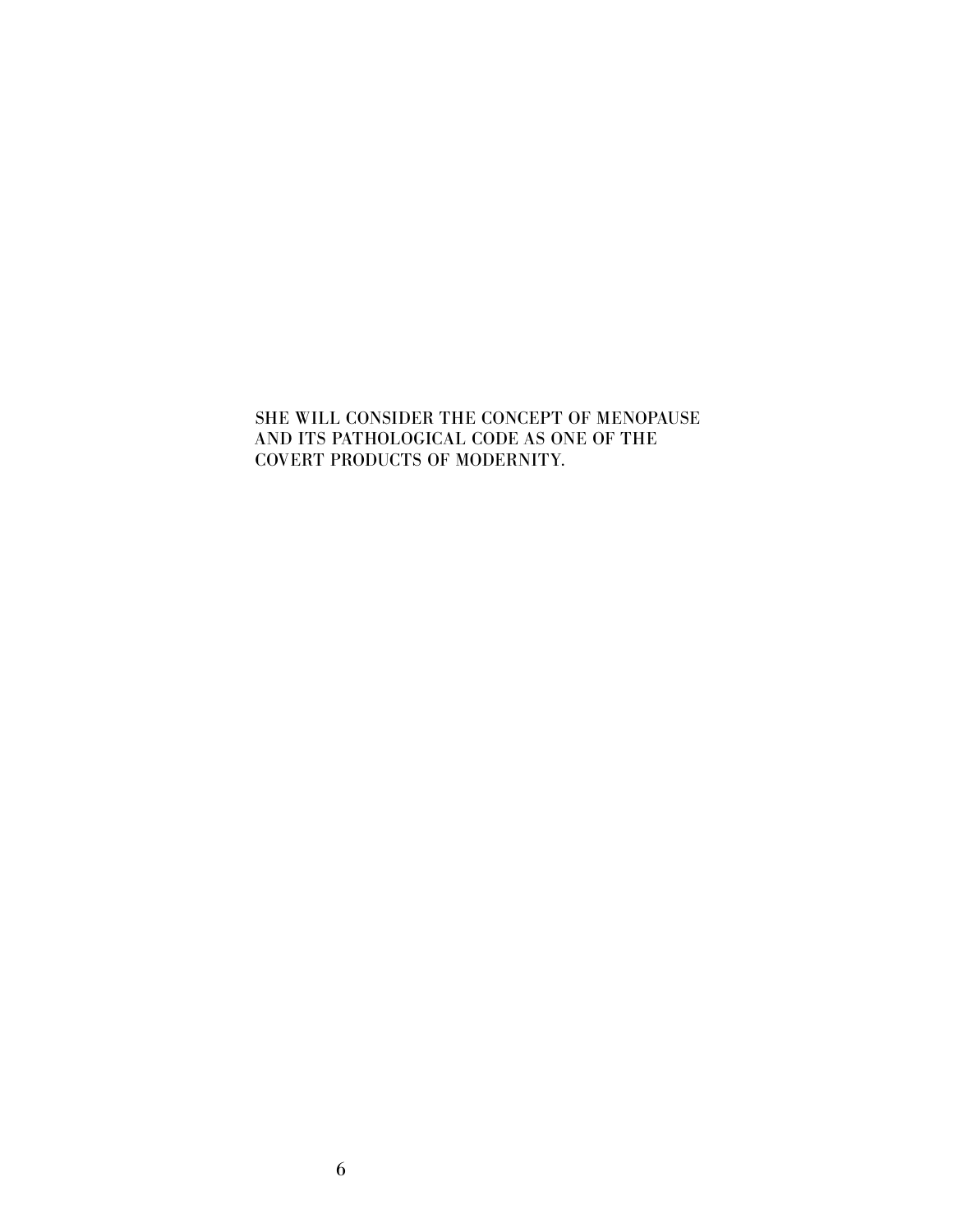GERMS, CHANCE, PASSION, TIME, FAT, OBSCURITY, OUTDATED GARMENTS, HORMONES, WORRY, FRAYED CLOTH, SILENCE AND POLITICS ASSIST IN HER IDEAL DEREGULATION OF THE HYPOSTATIC MYSTICISMS OF GENDER.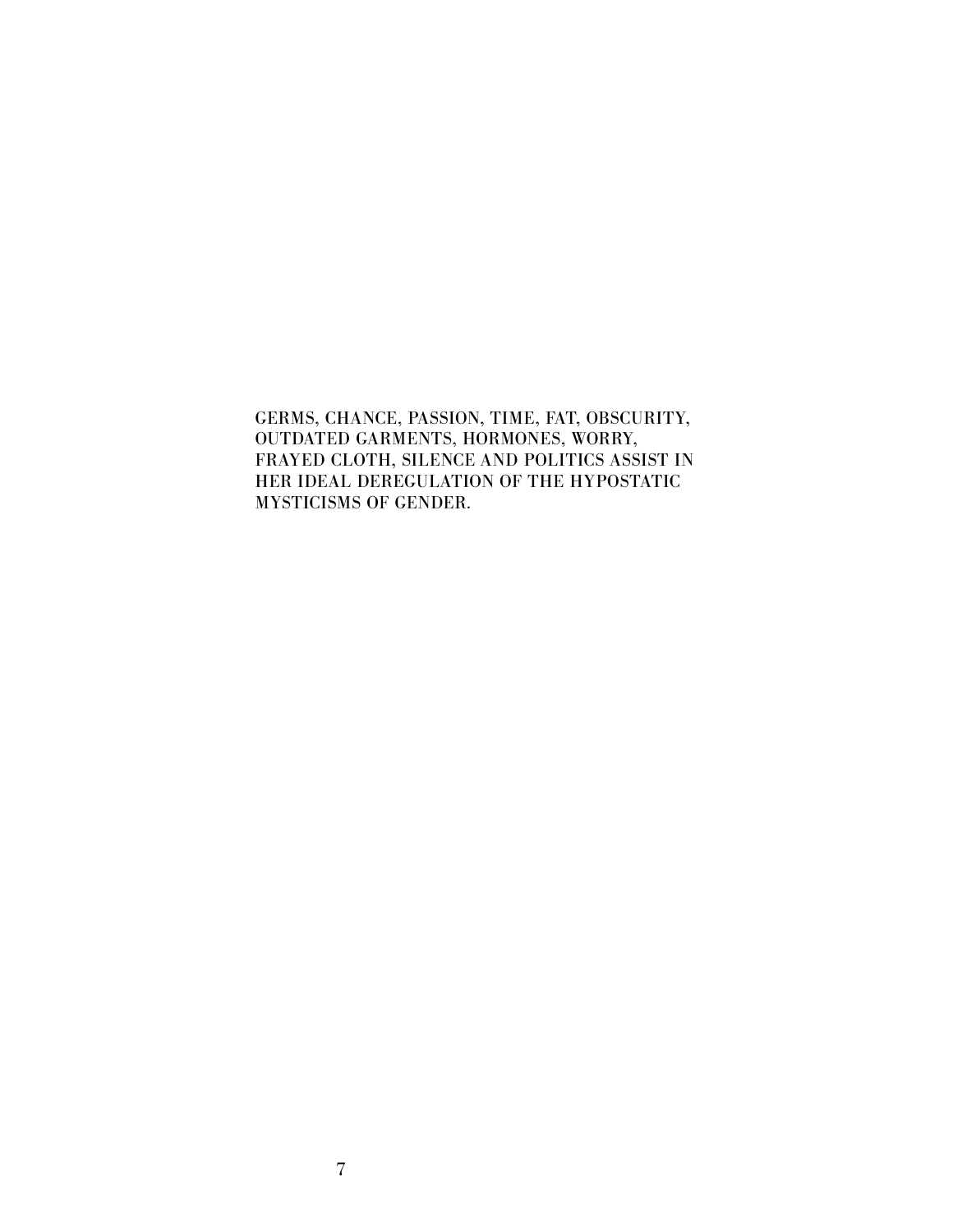### SUCH DREARINESS, SUCH OBLIGATION, SUCH MOOT DIGNITY, SUCH BAD MYTHOLOGY IN THE HYPOSTASIS!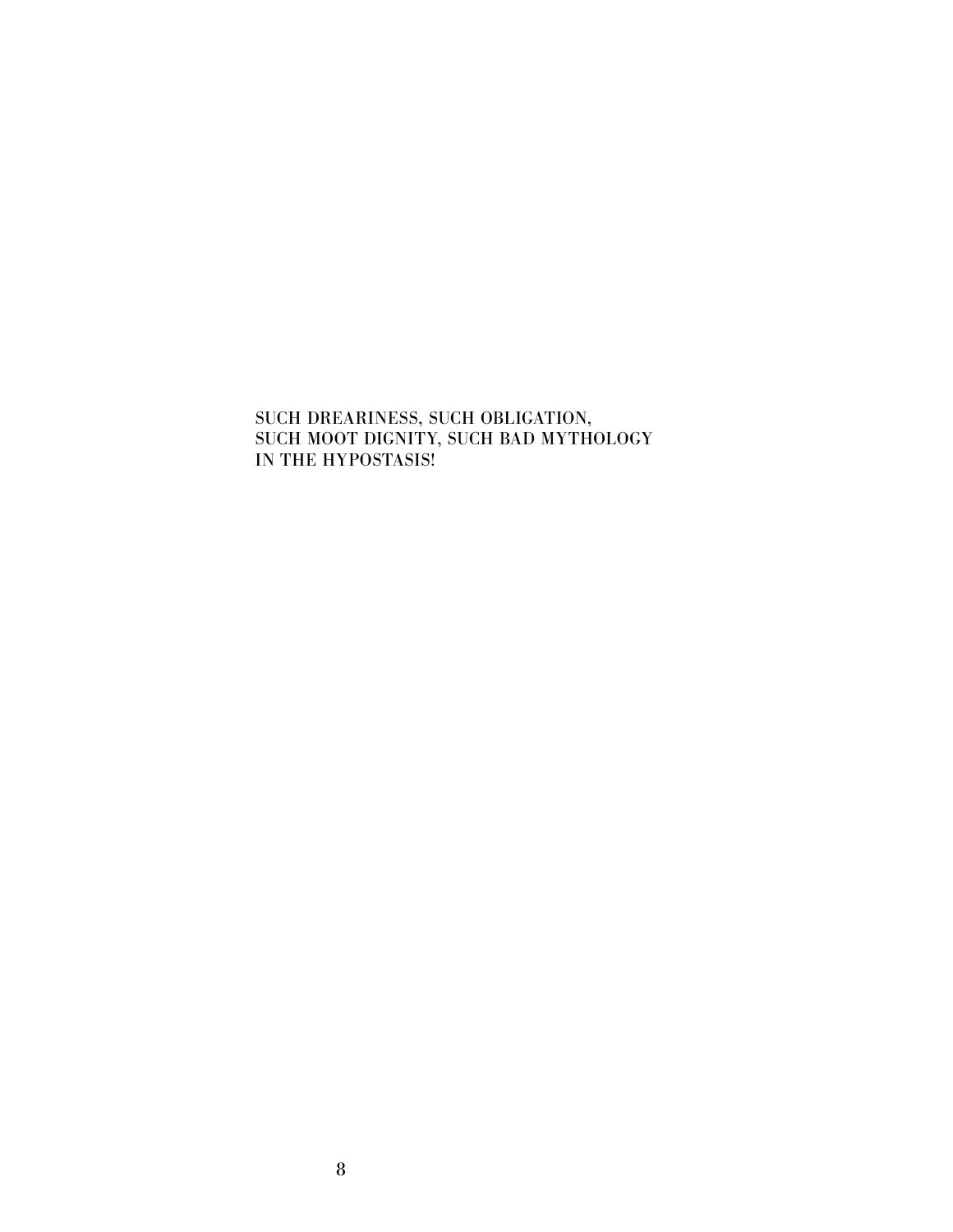SO, BEING AN IDEALIST, SHE HAS CAUSED HER MENOPAUSE, SURGICALLY, PSYCHICALLY, CHEMICALLY, OR BY PATIENTLY WAITING. IT IS HER OWN. THE STATE HAS NO MENOPAUSE, ONLY PRODUCTIVITY AND LOSS.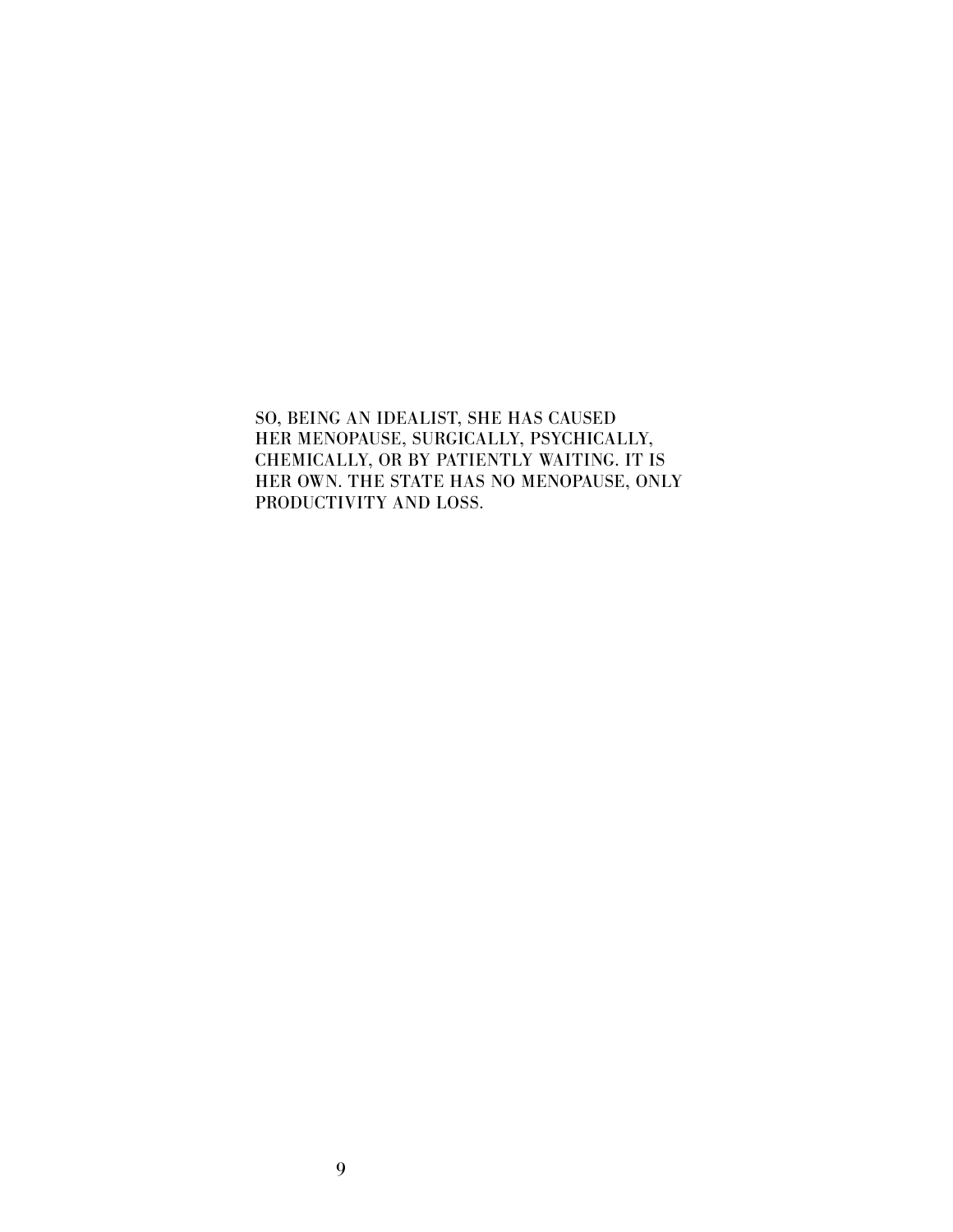### SHE HAS ENTERED AN UNDOCUMENTED CORPORALITY. EXCELLENT. NOW THE SCINTILLATING RESEARCH CAN BEGIN.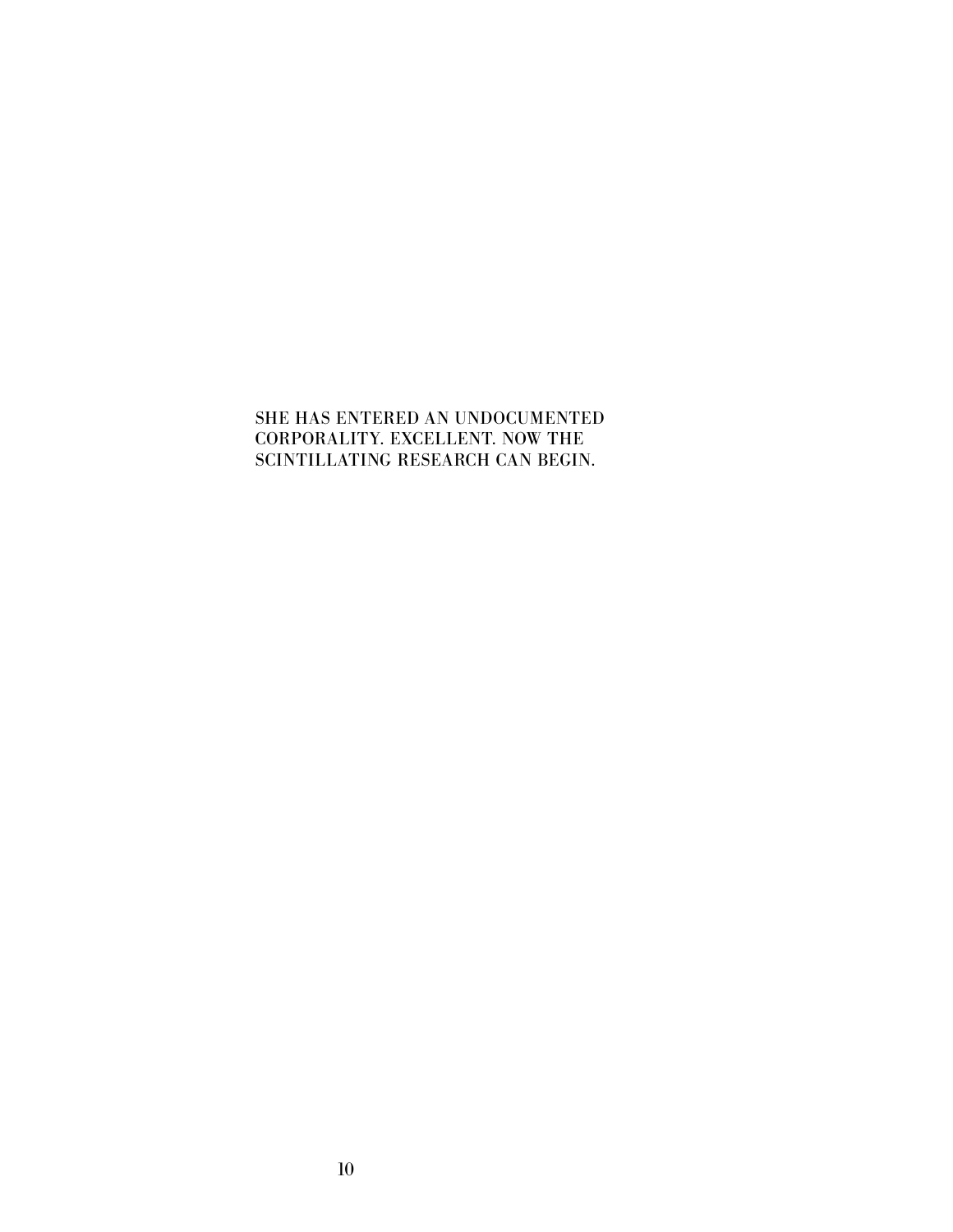IF SHE IS AN IMAGE, SHE IS THE IMAGE OF EVERYTHING THE STATE EVADES. IF SHE IS MELANCHOLIC, IT IS THE MELANCHOLY OF A HIGHLY DISCIPLINED CONSTITUTIONAL INTERIORITY.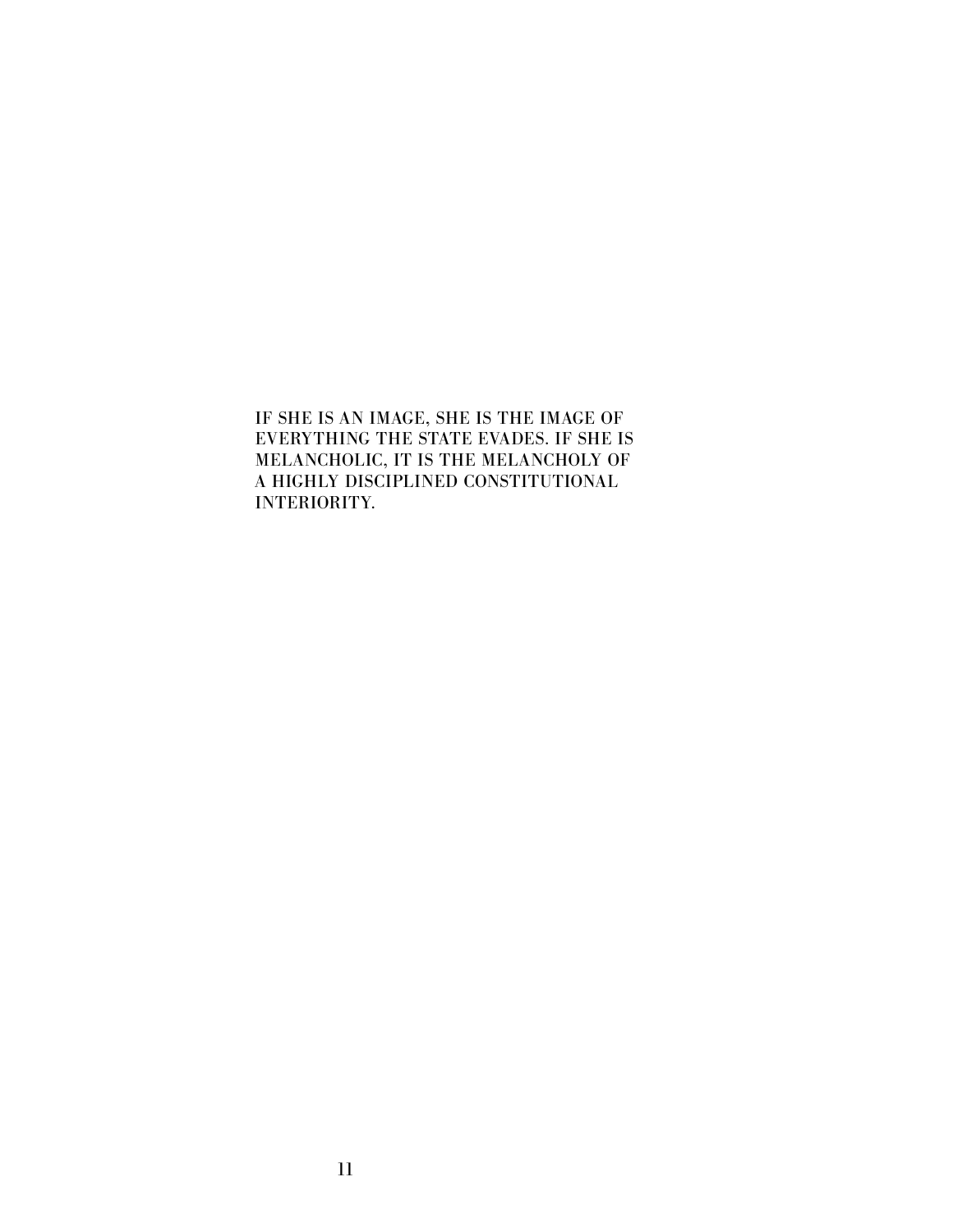HER HUMOUR IS INK.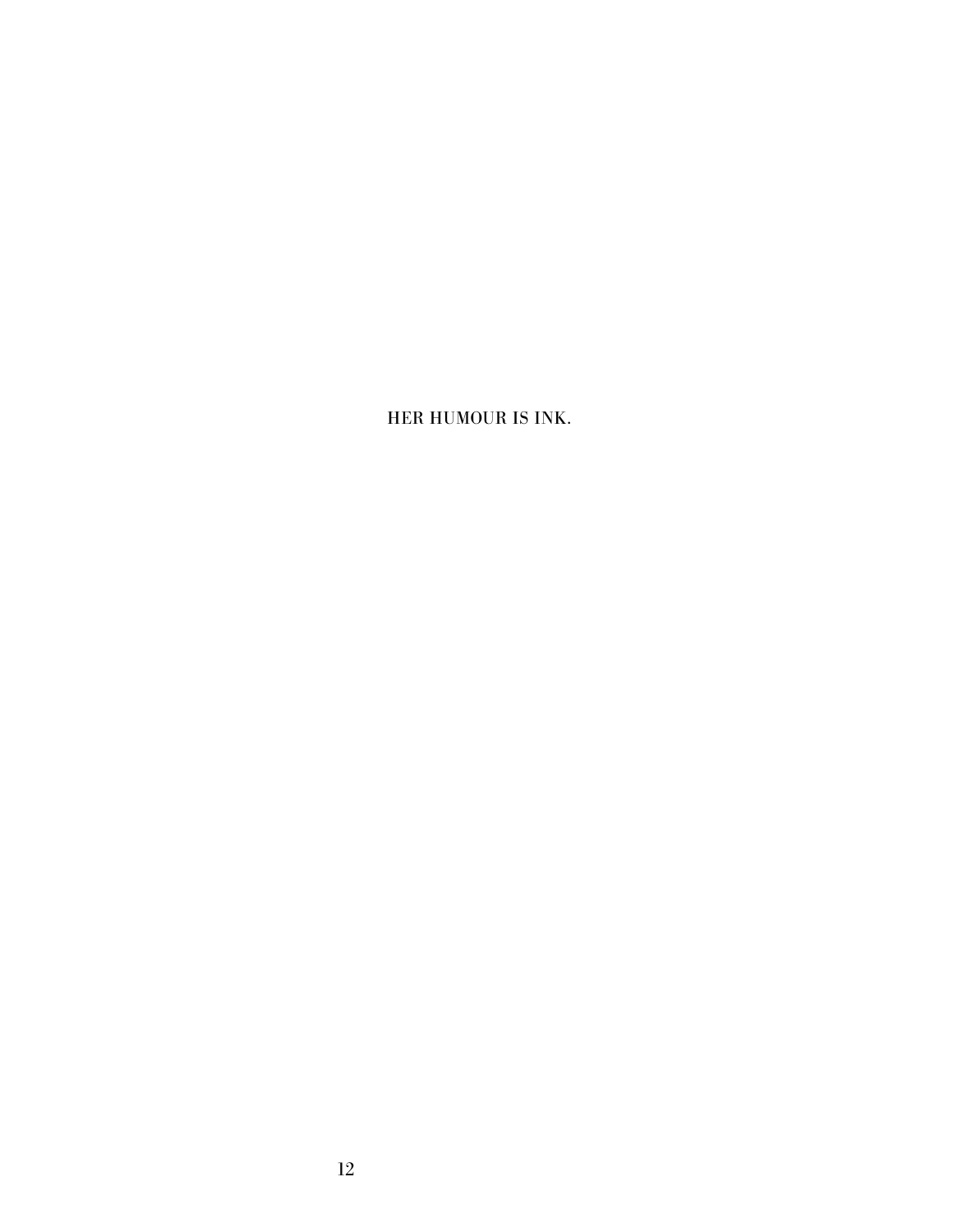THE EROTOLOGY OF HER IMAGE BEGINS WITH THE TRANSFIGURATION OF VALUE-OR RATHER, VALUE'S DERELICTION. SHE DOESN'T NEED ANYTHING YOU HAVE TO OFFER. IN THIS SENSE, SHE IS ALREADY BAUDELAIREAN. HER CLERICAL-STYLE TUNIC WAS COMMISSIONED AS ARE HER TEXTS. SARTOR RESARTUS IS HER PILLOWBOOK.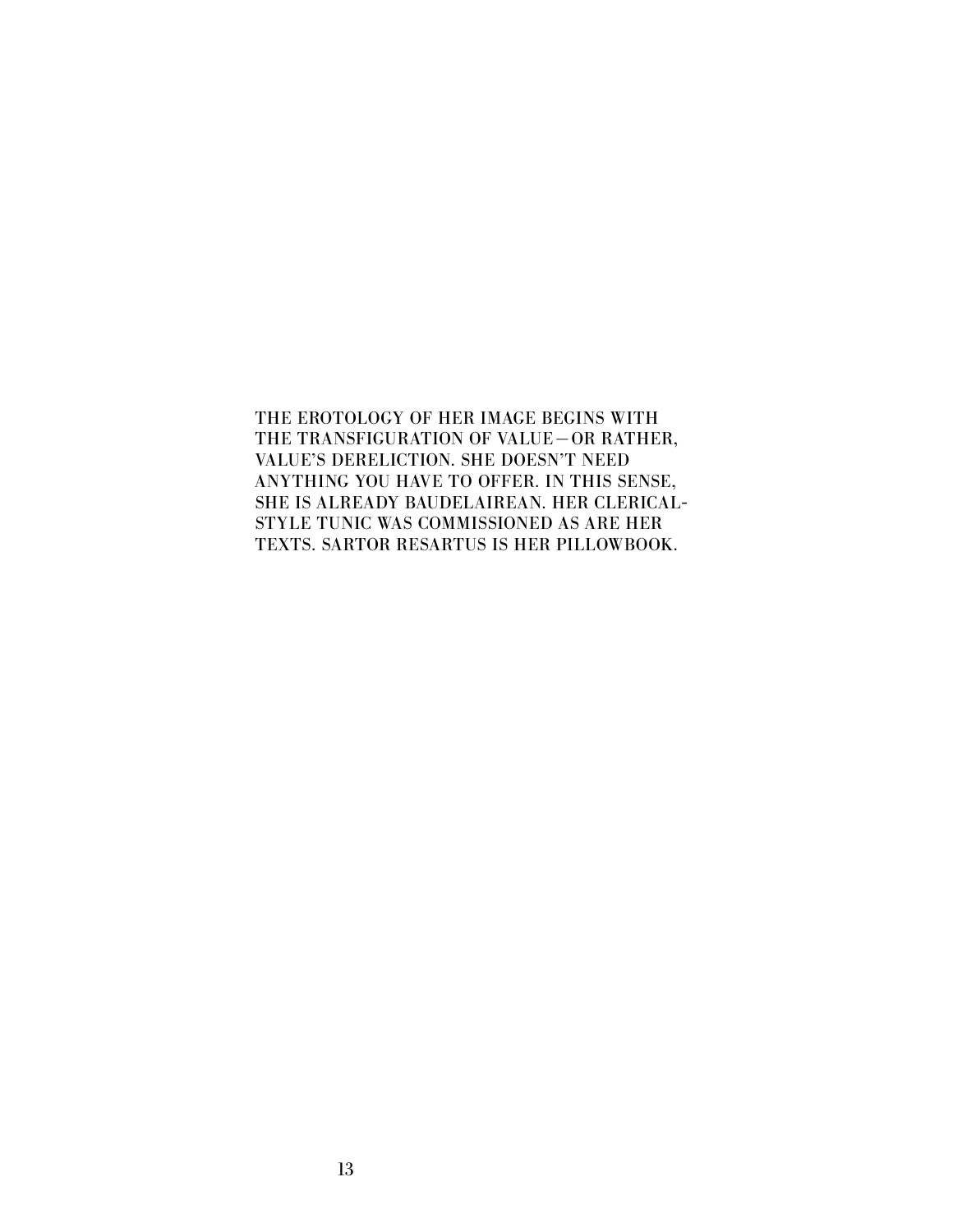SHE DEMONSTRATES WITH HER STANCE, HER SKEWED ACCESSORIES, HER SPIRITUAL FORTITUDE, HER OCCUPATION OF THE PARK BENCH, THAT THE ONLY REAL WORTHINESS IS IN THE THEATRICAL AUGMENTATION OF THE IGNORED HUMAN FRAGILITY.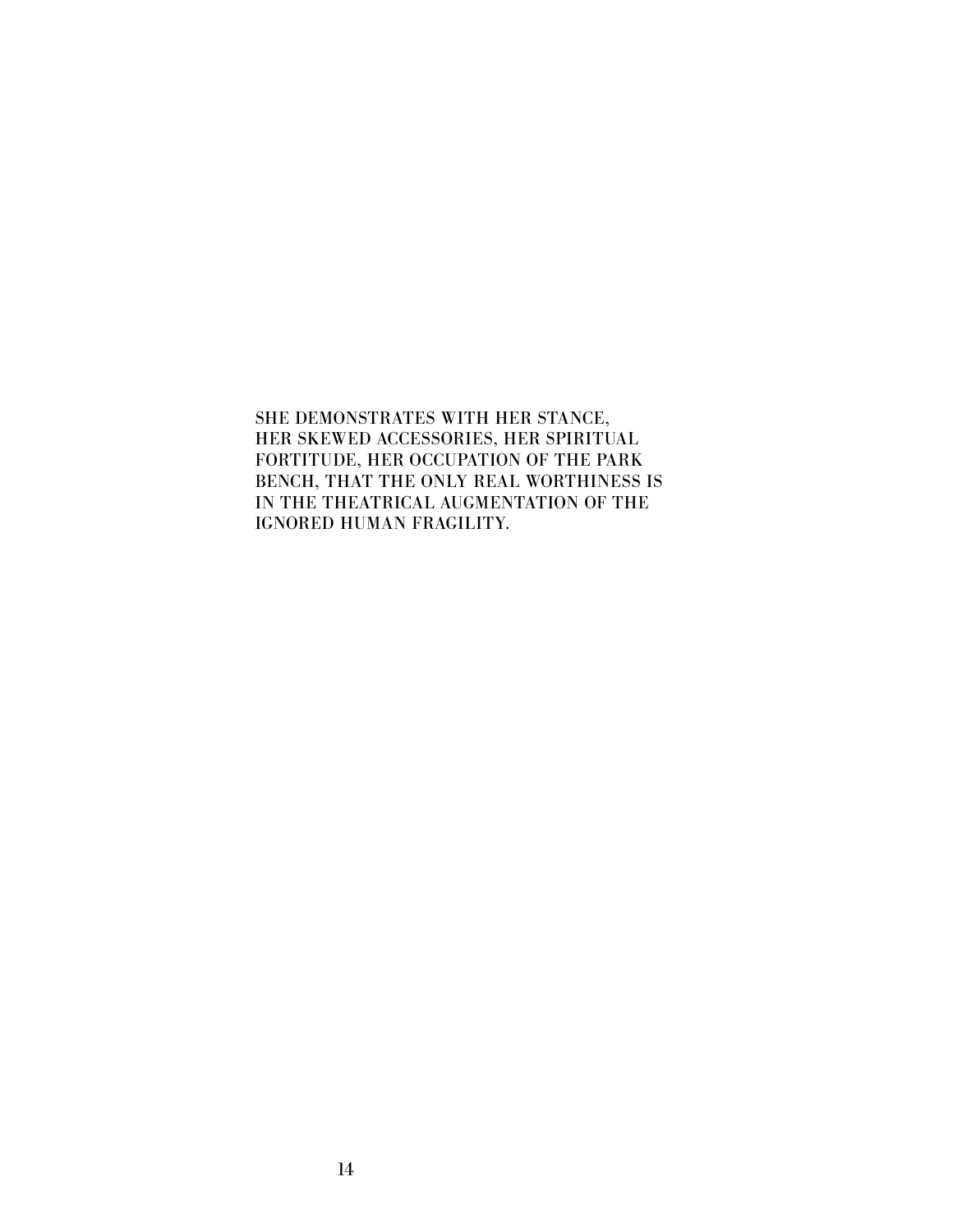THAT SHE EXISTS AND MOVES IN THE CITY IS AN AFFRONT TO THE WILL OF CAPITAL. COUNTLESS CLINICS ARE DEDICATED TO PREVENTING HER APPEARANCE.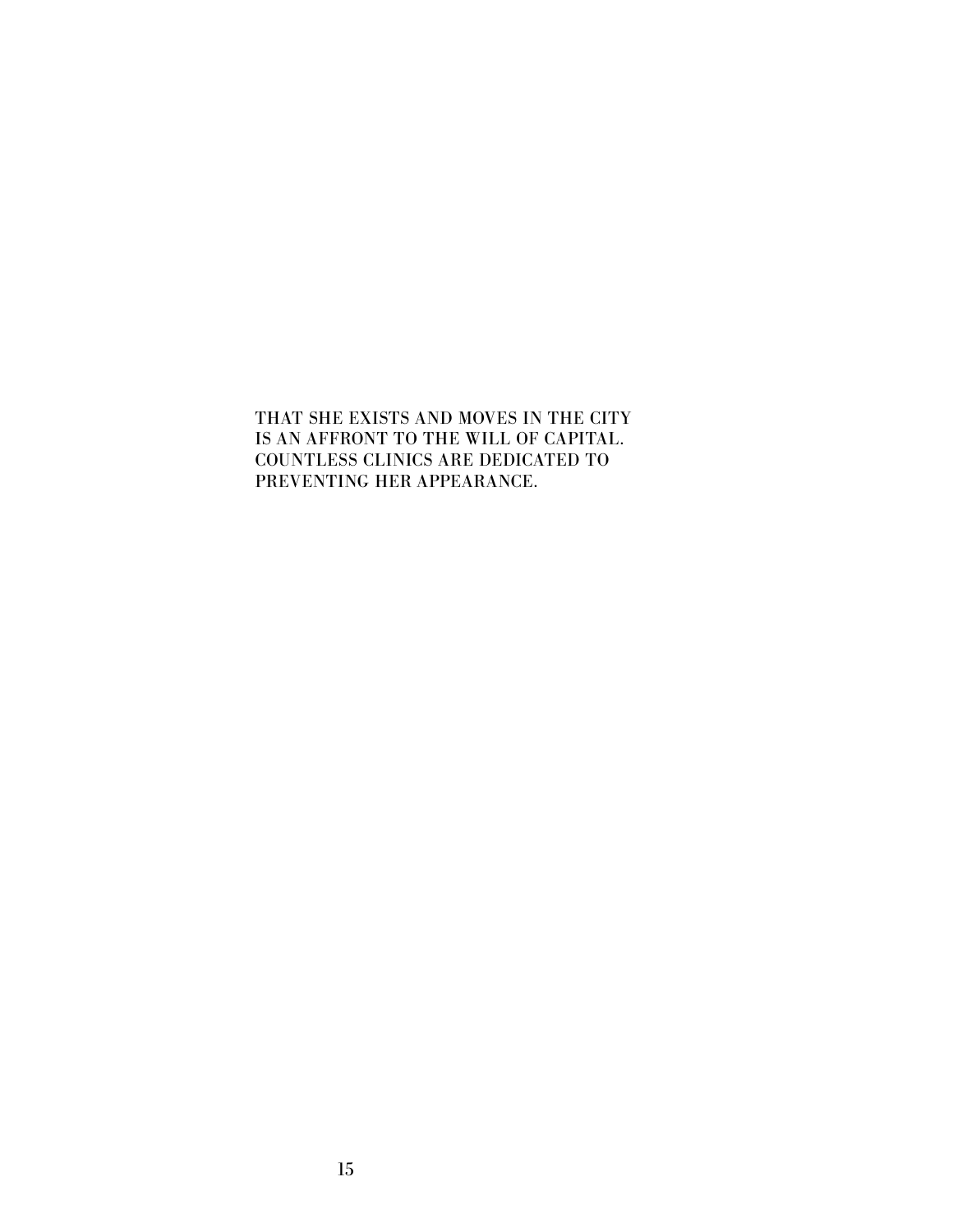SHE IS THE DANDIACAL AVANT-GARDE. OBSOLESCENCE IS EMBROIDERED ON HER PURSE. SHE EMBODIES THE AESTHETIC LAW OF CONSTRAINT.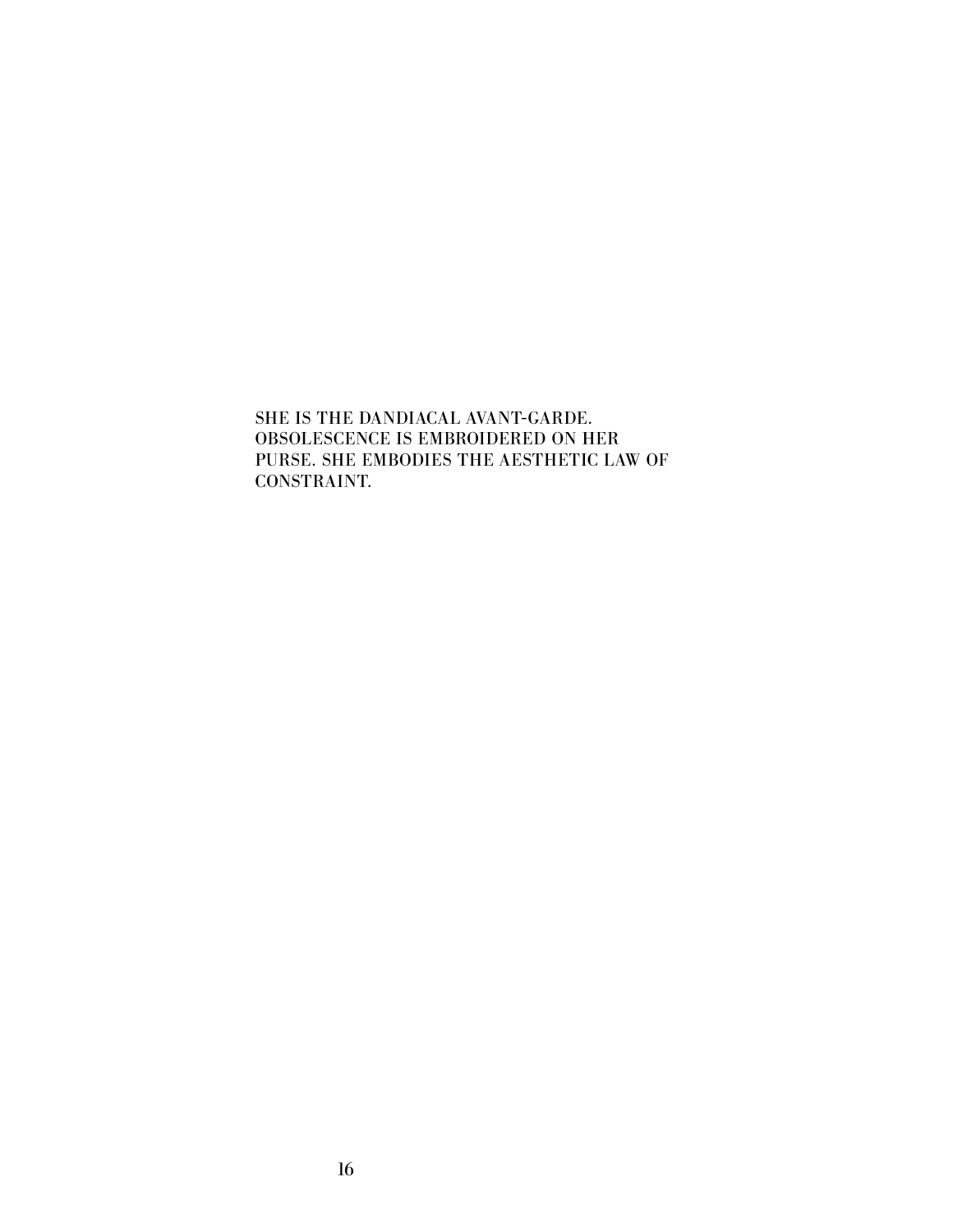WHAT WALTER BENJAMIN SAID OF BAUDELAIRE SHE WILL CLAIM AS HER SLOGAN ALSO: 'PERHAPS THIS IS BAUDELAIRE'S GREATEST ACHIEVEMENT, AND CERTAINLY IT IS ONE OF WHICH HE IS CONSCIOUS: TO HAVE BECOME SO QUICKLY OBSOLETE, WHILE REMAINING SO DURABLE'.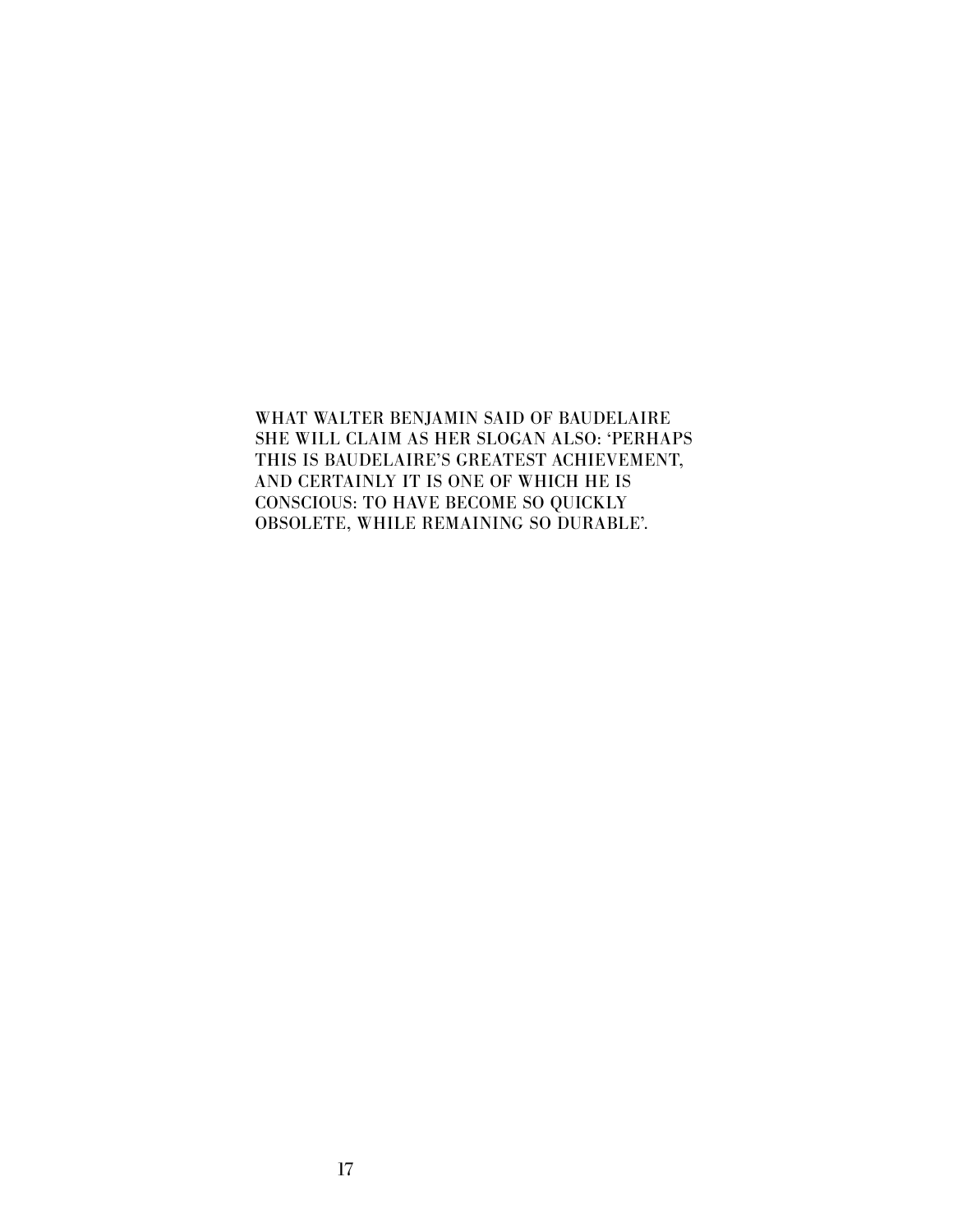HER OBSOLESCENCE IS INDISPENSABLE TO HER WORK WITH RESISTANCE. SHE WILL HAVE BECOME THE PHILOSOPHER OF HER OWN RUIN, WHICH IS ALSO THE RUINOUSNESS OF CAPITAL. BY ENTERING THE THEATRE OF THE STREET EACH DAY AND DISPLAYING THE DIGNITY OF HER IRRELEVANCE, SHE ALTERS THE INTERPRETATION OF NECESSITY.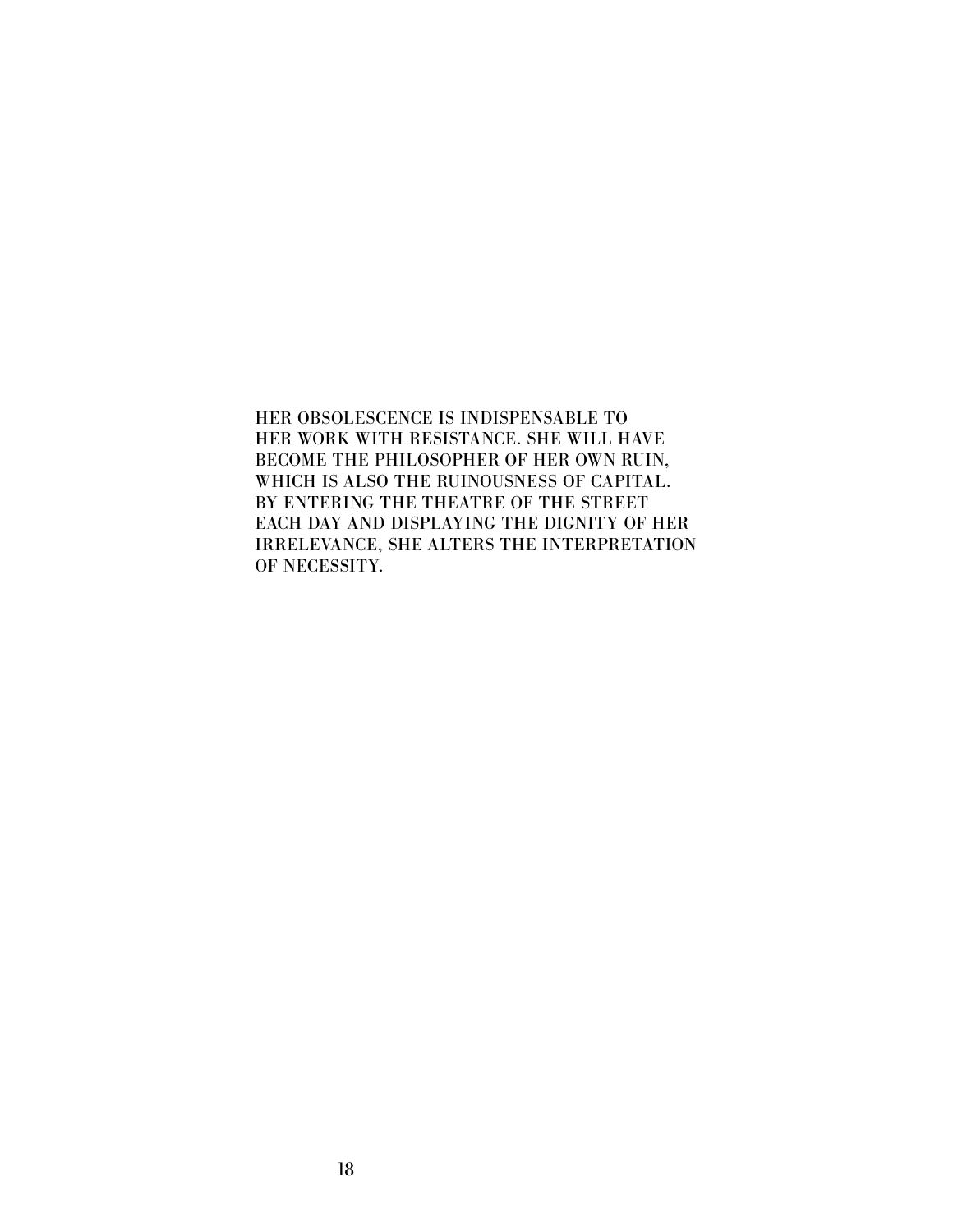### SHE IS THE MASTERPIECE OF THE ANCIENT SUPERIORITY OF THE IMPRODUCTIVE. SHE NEITHER BEGETS NOR WORKS, BUT DRIFTS.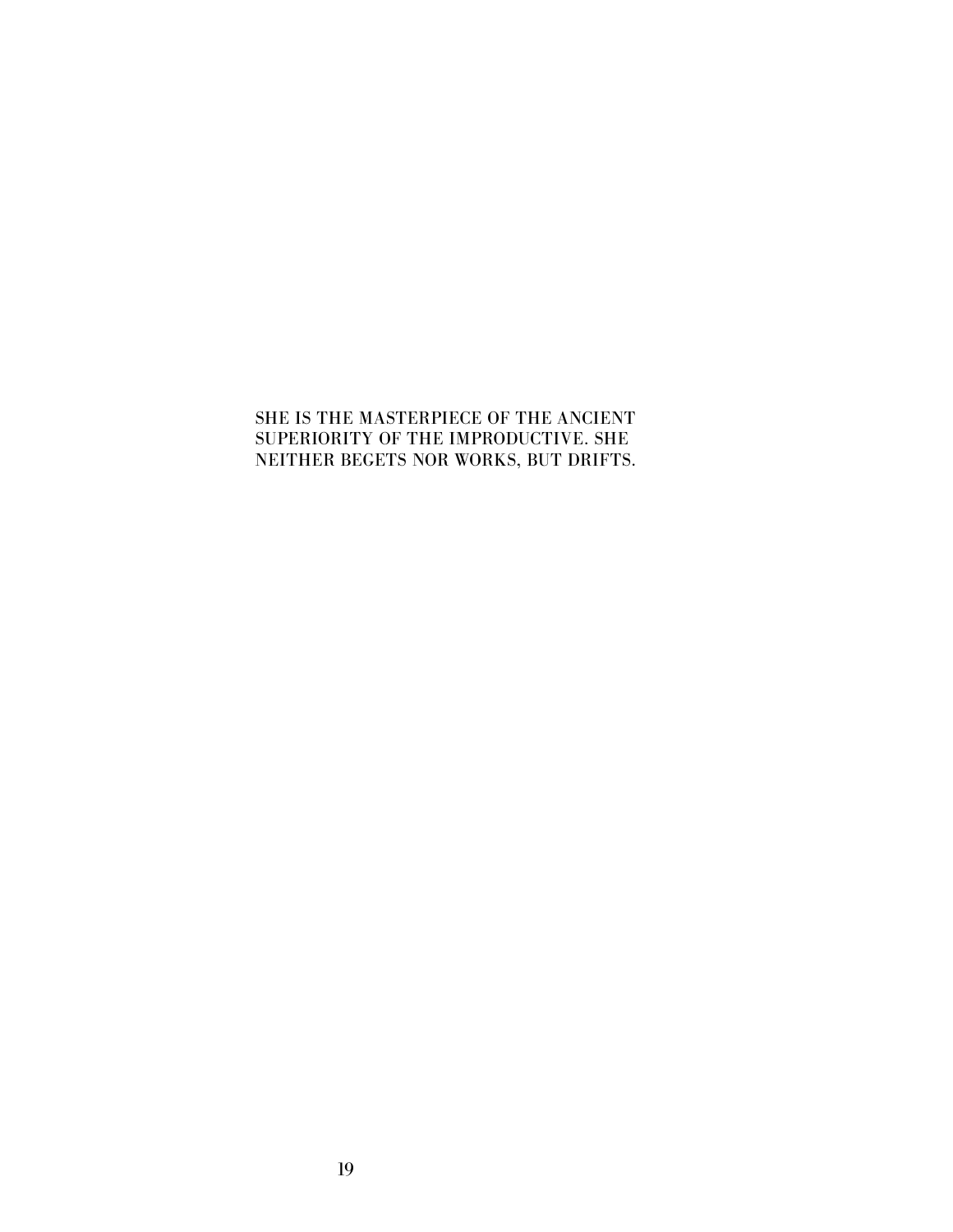THE DANDY ASPIRES TO BE SUBLIME, CONTINUOUSLY; BUT LIKE A WEST- MOVING SUN, SHE HAS EFFORTLESSLY ENTERED INTO THE MENOPAUSAL SUBLIME, SETTING A PERENNIAL EXAMPLE FOR THE DANDIACAL CODE, WHATEVER IT IS YET TO BECOME.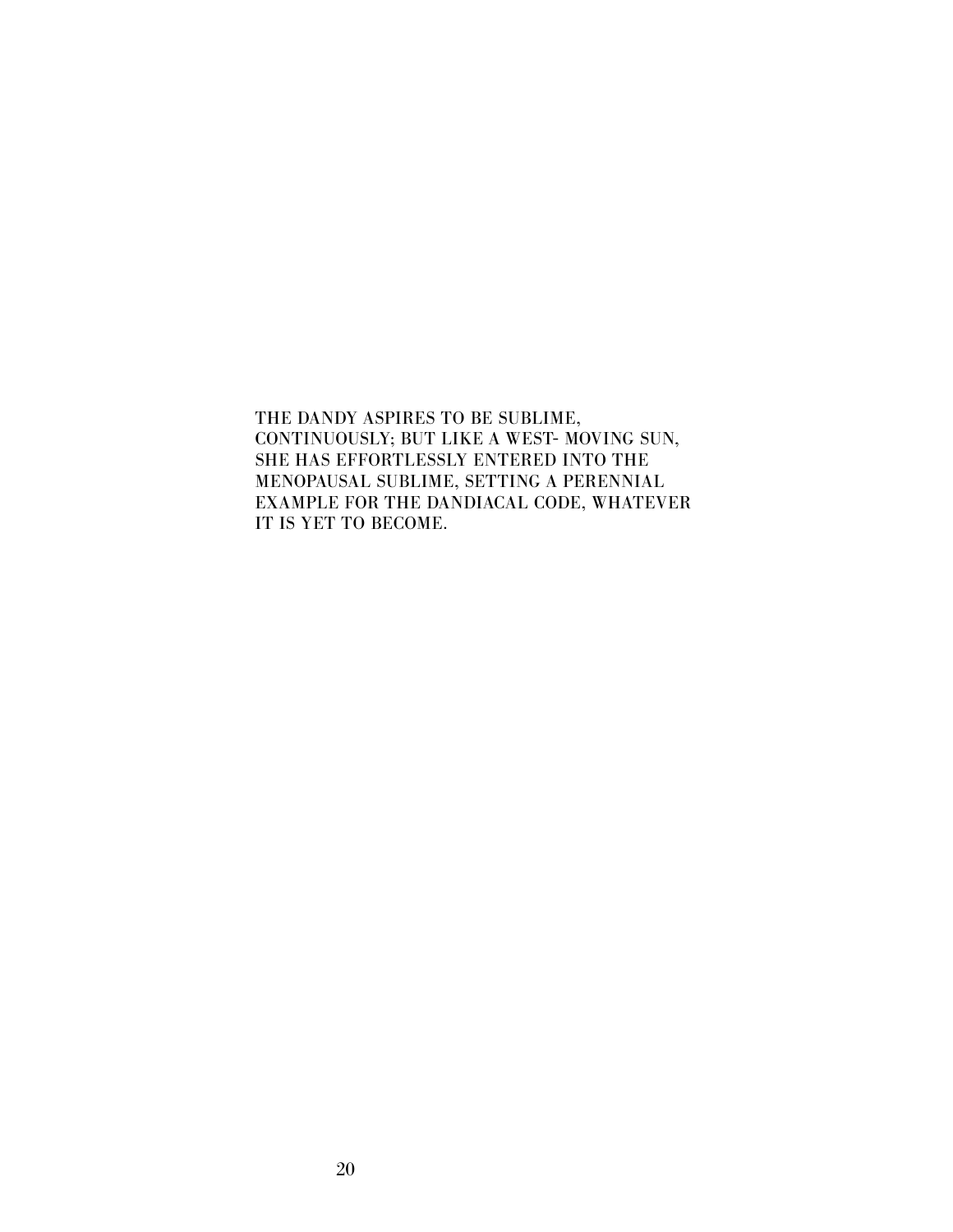GREGARIOUSLY SHE EMBODIES THE BASIC INTENT OF BAUDELAIREANISM: 'THE EXPLORATION OF THE LAST REALM OF INVENTIVENESS IN THE REALM OF FEELING'.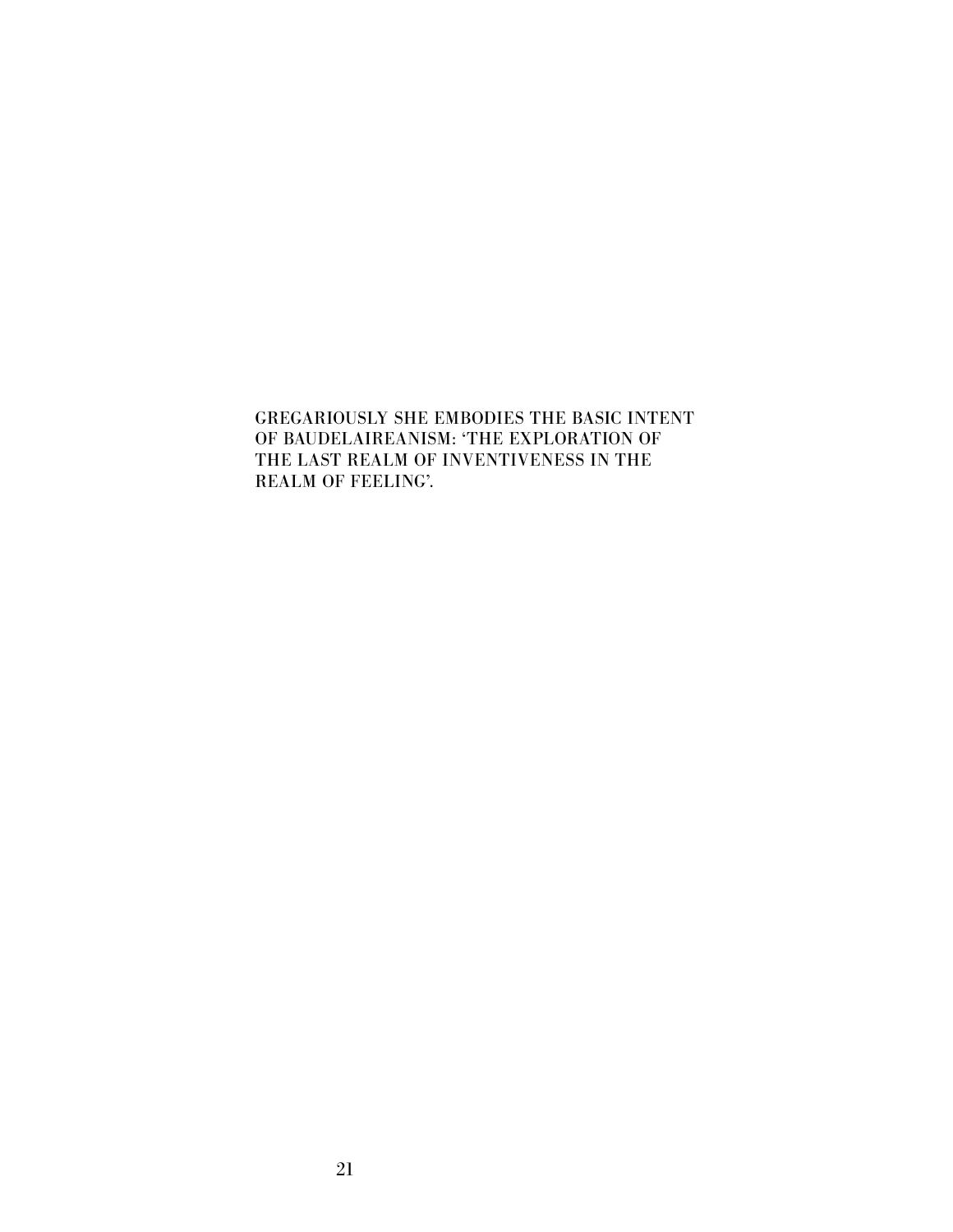UNLIKE ALMOST ANY OTHER ADULT HUMAN BODY, HERS NOW POSSESSES EXTRA ORGANS, ORGANS THAT HAVE ECLIPSED ALL USE VALUE. SHE WILL DECIDE WHAT TO DO WITH HER INNER WEALTH, WHICH IS ENTIRELY AUTONOMOUS.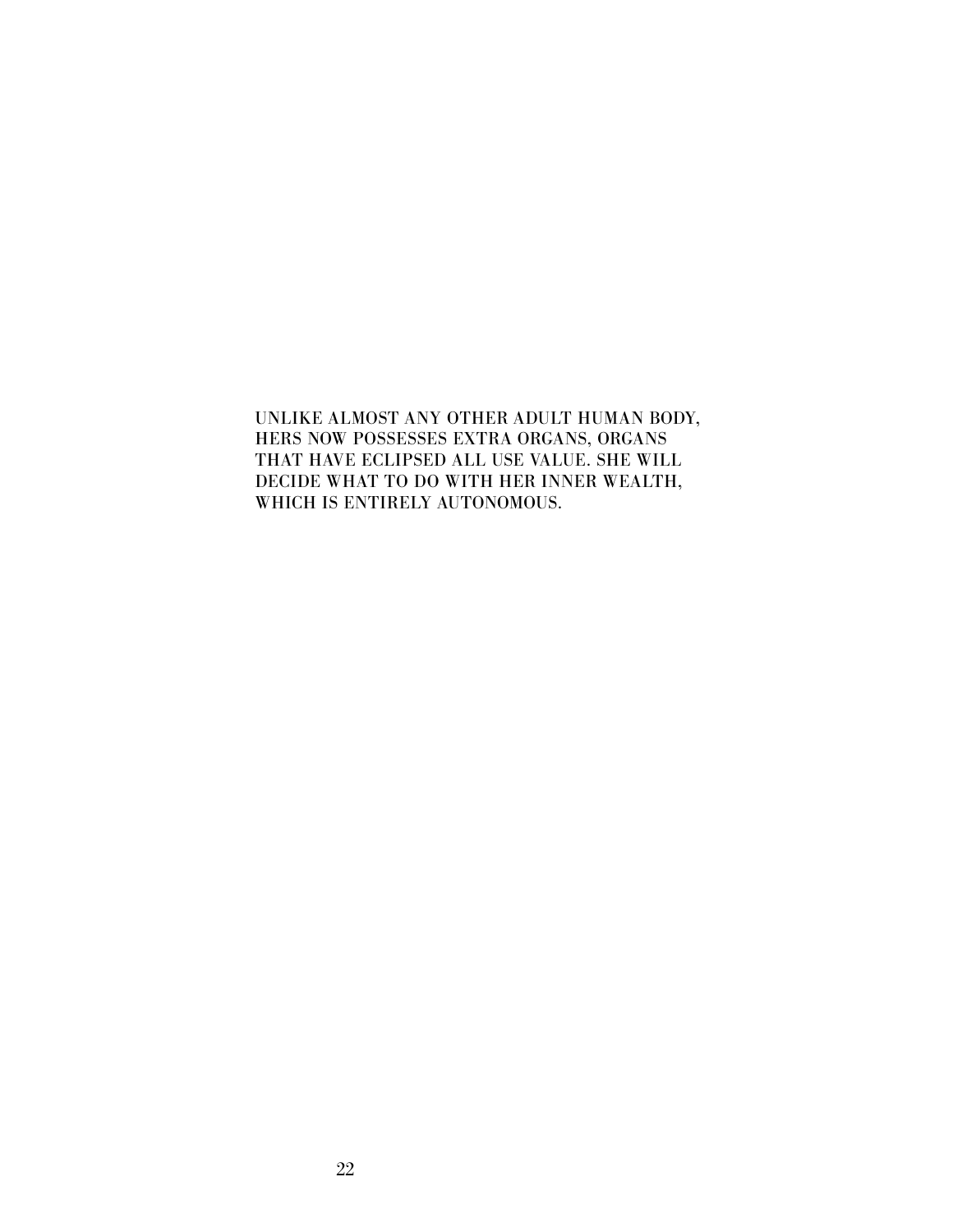THESE INNER DECORATIONS ARE FOR HER OWN PLEASURE. BY REMAINING VISIBLE IN THE CITY SHE DEMONSTRATES FOR THOSE WHO WISH TO PERCEIVE THAT IN TRUTH, WEALTH PERTAINS TO LYRIC EXPENDITURE.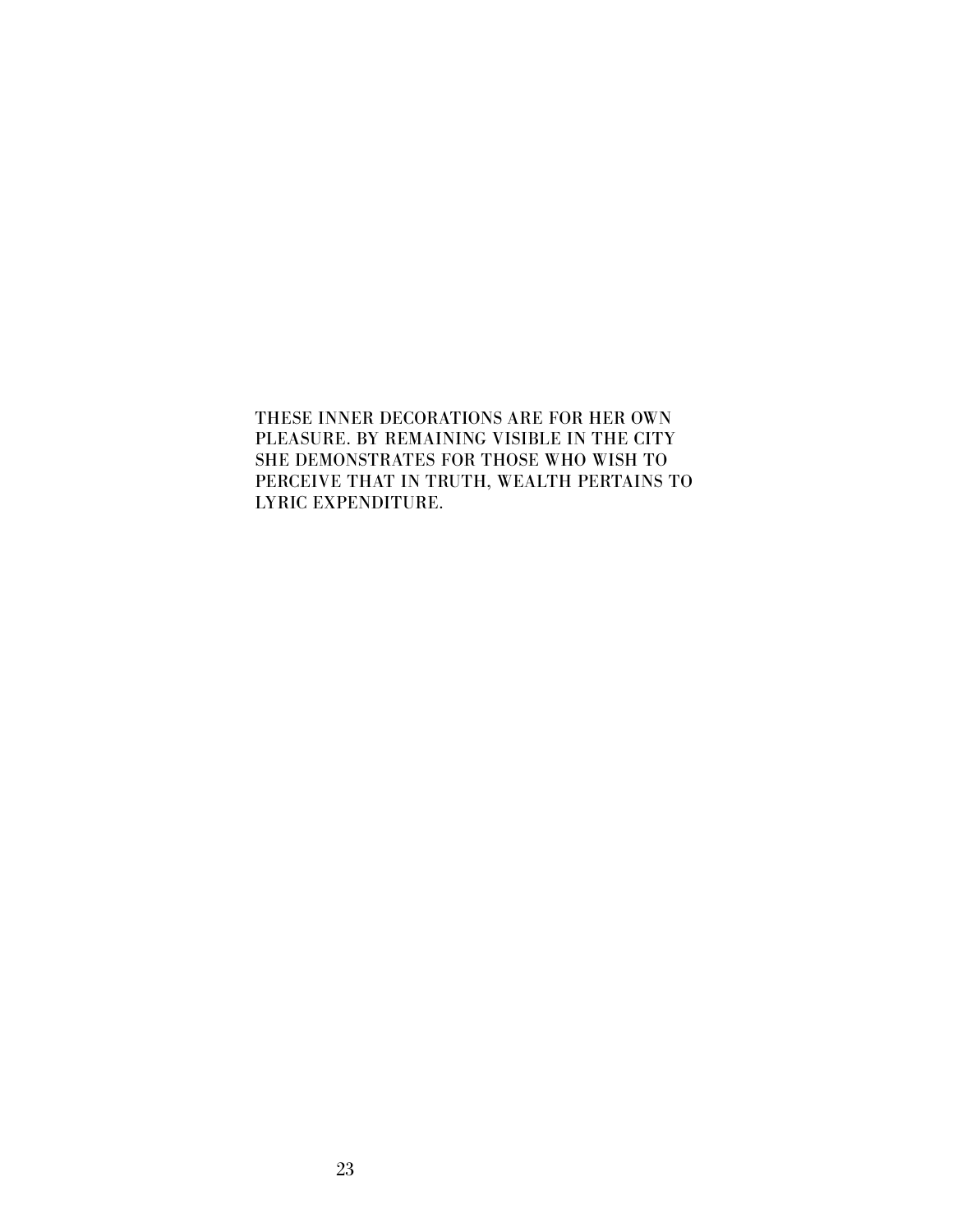WEALTH IS THE AUTONOMOUS EXPERIENCE OF ONE'S OWN PLEASURE, A FLAWED PLEASURE INNATE TO EMBODIMENT. MOVING EXTREMELY SLOWLY ON THE BOULEVARD, IN THE PARK, AT THE NEWS STAND, IN THE BOOKSHOP, SHE DISPLAYS HER RESISTANCE TO ALL APPROPRIATION SAVE THE POEM'S.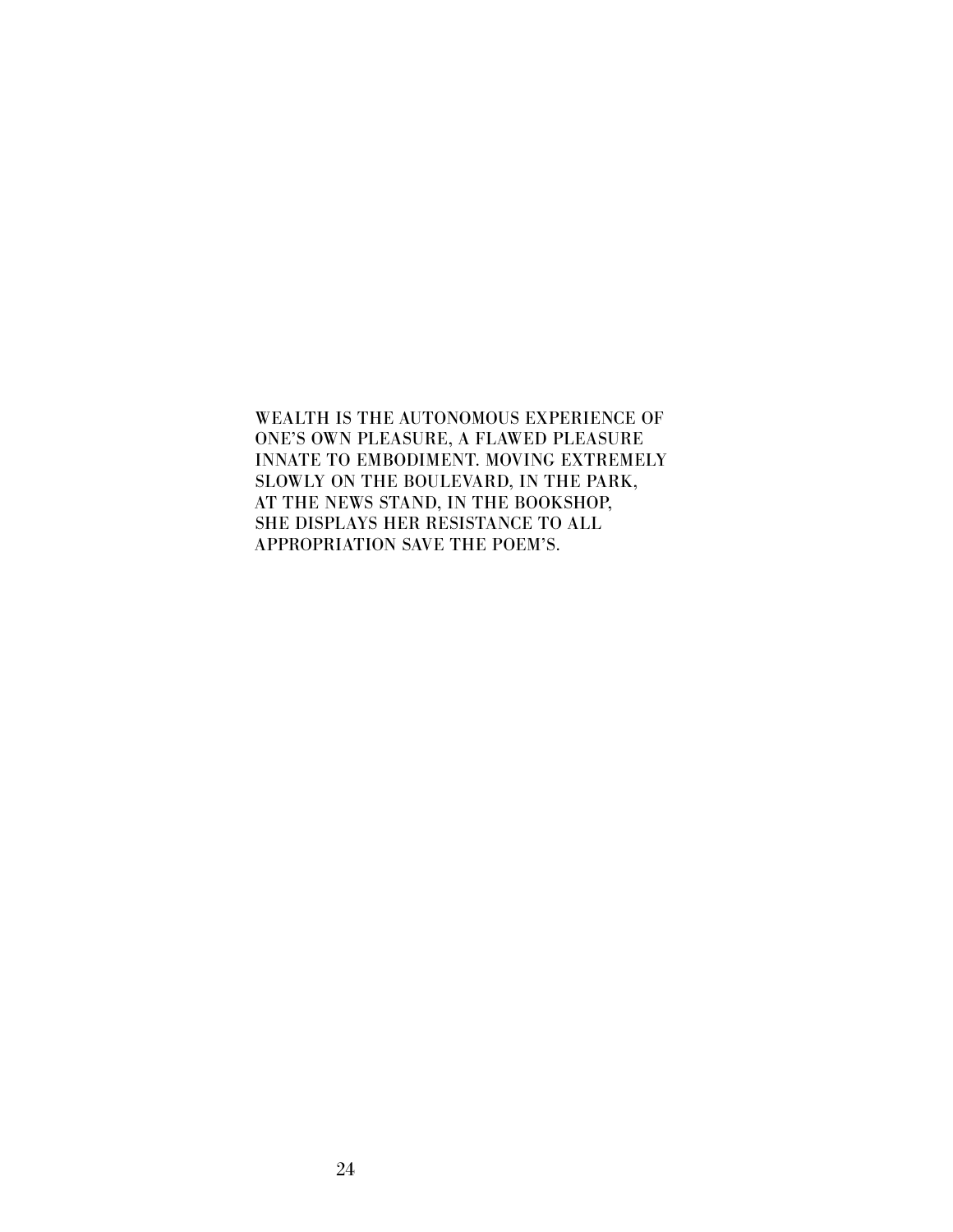### AS SHE DRIFTS, SHE HUMS A LITTLE TUNE. WHAT IS THAT TUNE.

 $\sim 10^{11}$  m  $^{-1}$  .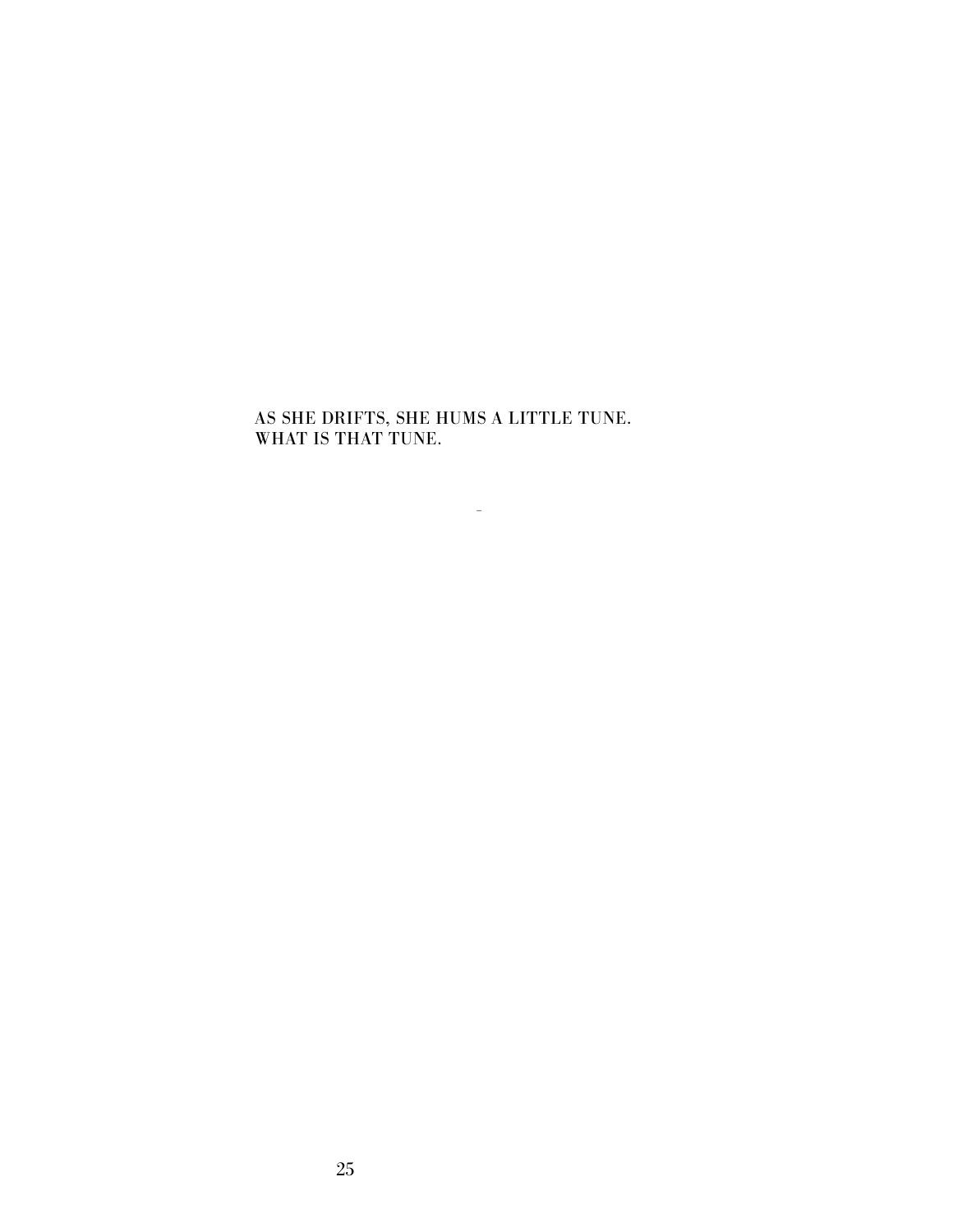# TWO POEMS **BY** CHARLES BAUDELAIRE

TRANSLATED

**BY** 

LISA ROBERTSON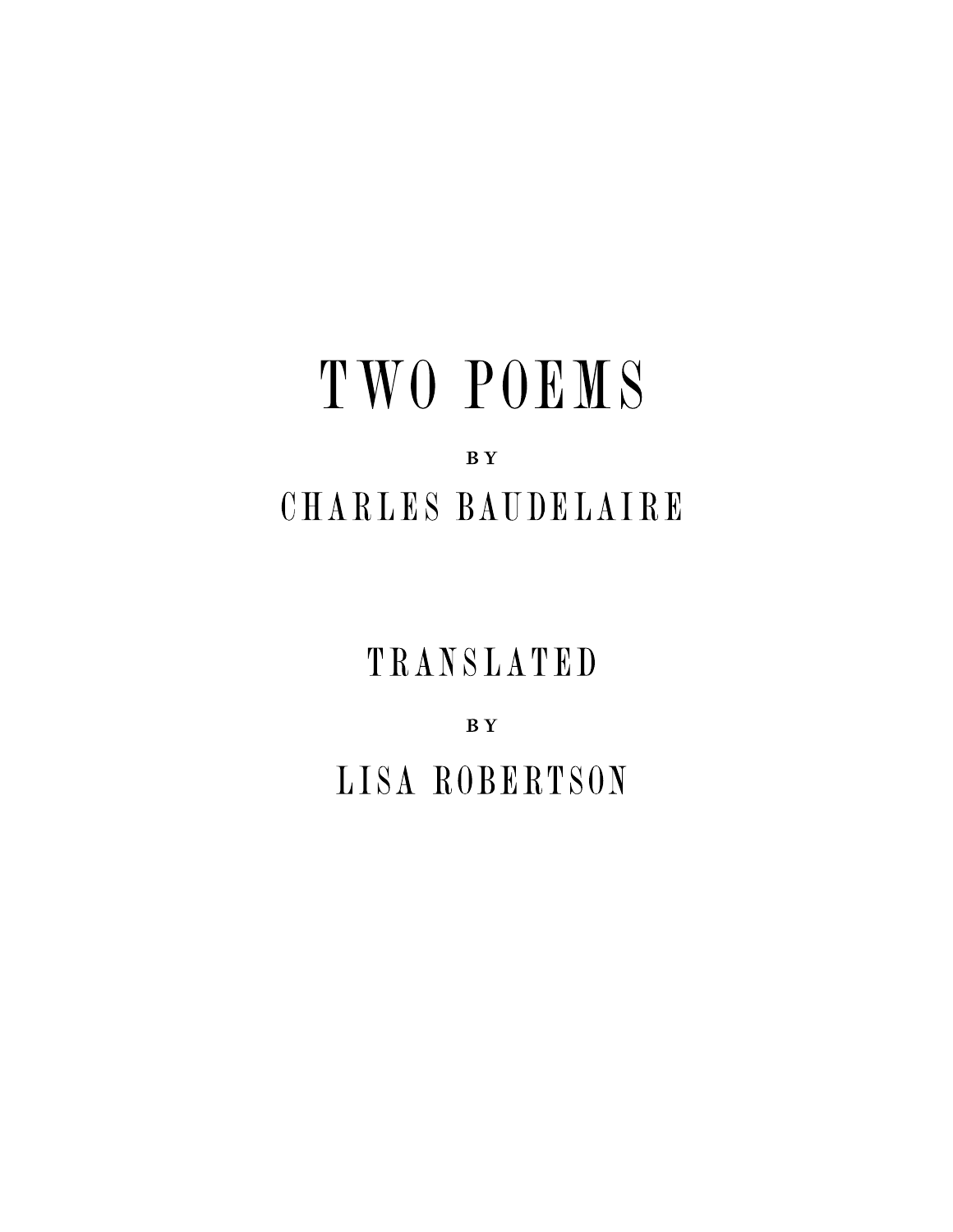For Victor Hugo

In the sinuous folds of old capitals, Where everything, even horror, turns into enticement, Obeying my fated bad luck I go looking For queer entities, broken-down and seductive.

**HAGS** 

These disintegrating monsters long ago were women Like Eponine or Laïs! Worn out monsters, hump-backed Or crippled, let's love them! They have souls still Beneath their tattered underpants, their frigid fabrics.

These things lurk, scourged by sinful kisses, Quivering at the passing fracas of streetcars And hugging to their side, as if it were a relic, A little purse embroidered with flowers, or a proverb;

They toddle just like puppets; They drag themselves along like lame beasts, Bobbing, not wanting to bob, their sparse rattles Where a pitiless spirit sucks. Yet broken down

As they are, these things have eyes that pierce like gimlets, Shining like those holes where water pools at night; They have the divine eyes of an astonished Girl who laughs at everything that shimmers.

—Have you noticed that many coffins of hags Are almost as small as that of a child? All-wise death puts in these similar caskets The emblem of a special, captivating taste,

And when I catch sight of some pathetic specter Making its way through the seething catalogue of Paris, It always seems to me that this frail thing Is treading carefully towards a new cradle;

At least, while pondering geometry I don't need to calculate, at the sight of those grating limbs, How many times the worker must vary The form of the box where they put all the corpses.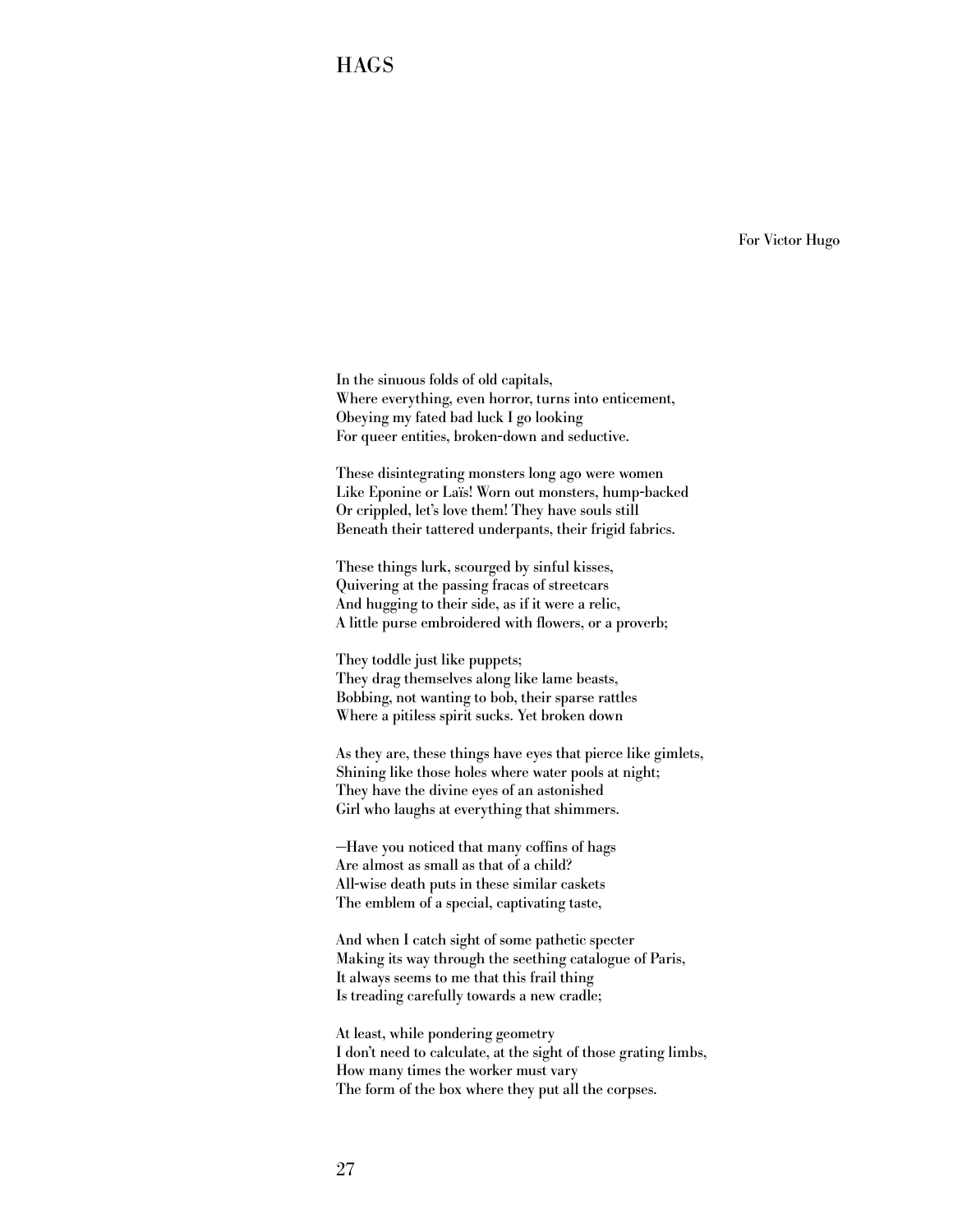—Those eyes are the wells of a thousand tears, Spangled crucibles of cool metal… Those mysterious eyes bear irresistible seductions For he who was suckled by dry lucklessness!

ii

Defunct Vestal enamoured of dance-clubs; Priestess of Theatrics, so long! Her name's Whispered in graves; expired starlet Whose little flowering throve in Tivoli long ago,

They all intoxicate me! Look, of those brittle hags Some, whilst producing a kind of honey from an ache, Have said to the martyr who was granting them her little Wings: lusty Hippogriff, take me right to heaven!

One hag, torn by war from her birthplace, Another, whose husband glutted her with blows, Another, a Madonna pierced through by her own child, They could have made a seaway of their tears!

**III** 

Mmm! Well, I've followed those hags! Among them, one, as sunset Bloodied the sky with ruby wounds, Pensive, sat down on a distant bench,

To hear one of those brassy concerts That soldiers sometimes flood through our parks; They, in those gilded evenings that bring you back to life Pour a sort of heroism into the heart of citizens.

She, erect again, proud, and feeling the beat, Eagerly degusted that lively and martial song; Her eye opened from time to time like the eye of an old eagle; Her marble brow was made for laurels!

iv

So you trudge, stoical and without complaint, Through the chaos of slums You mothers whose hearts bleed, callgirls or saints, Long ago your names were spoken all over.

You were favoured, you were proud! Now no one knows you! A crass drunkard Insults you in passing with a derisory leer; A punk, some vile scoundrel, prances at your heels.

Ashamed to exist, shades shriveled, Fearful and hunched, you hug to walls; And nothing ever greets you, weird fates! Mankind's garbage, ripe for eternity!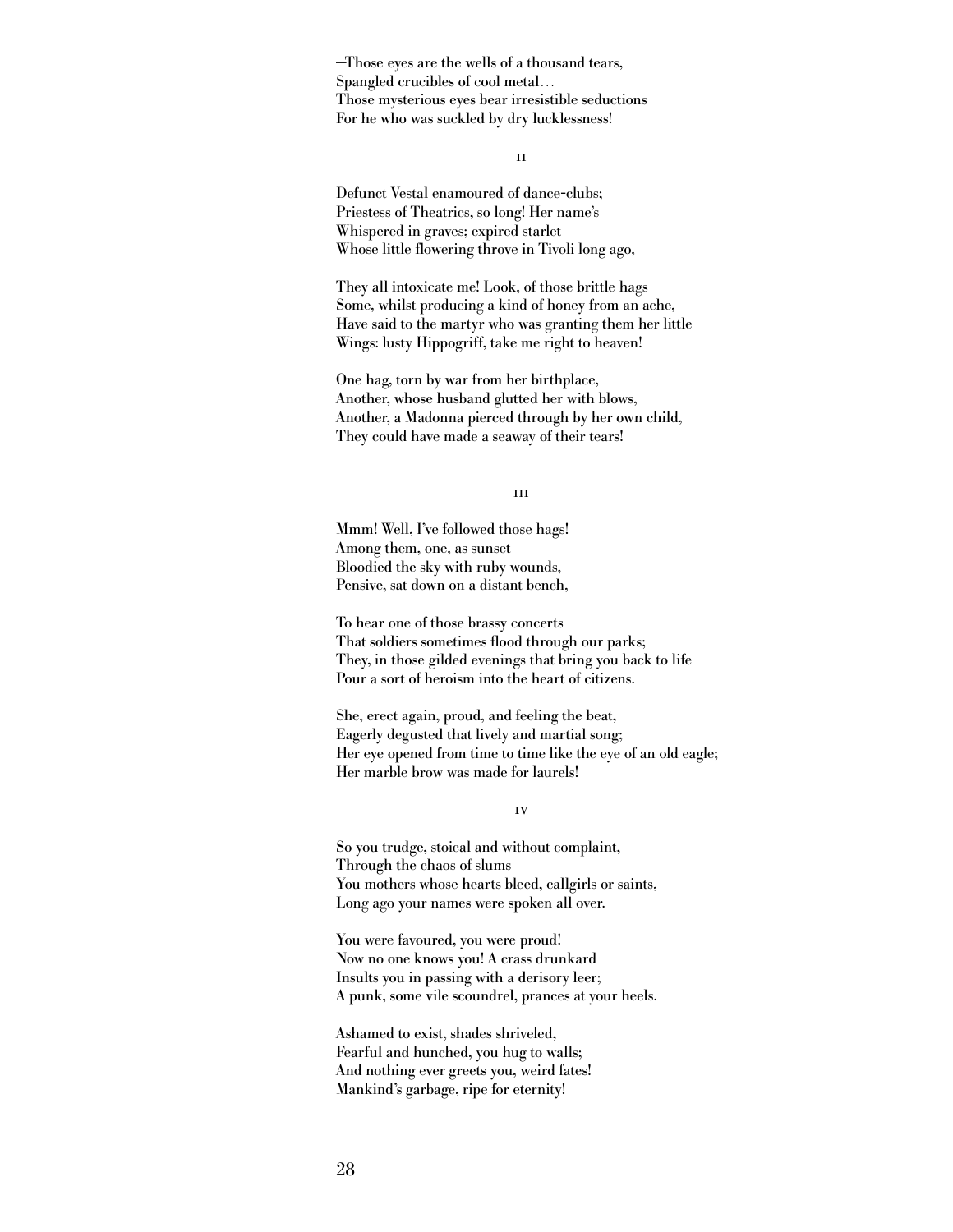But me, me who tenderly overlooks from a distance With anxious gaze fixed on your uncertain steps As though I were your father, o my marvel! I sip clandestine pleasures on the sly:

I see your novice passion curving upwards Soberly or luminously, I live your lost days; My heart multiplied bursts with your many vices! My soul luxuriates in your virtues!

Ruins! My family! Minds congeneric! Each night solemnly I bid you farewell! Where will you be tomorrow O Eves, octogenarian, Upon whom weighs God's appalling stamp?

——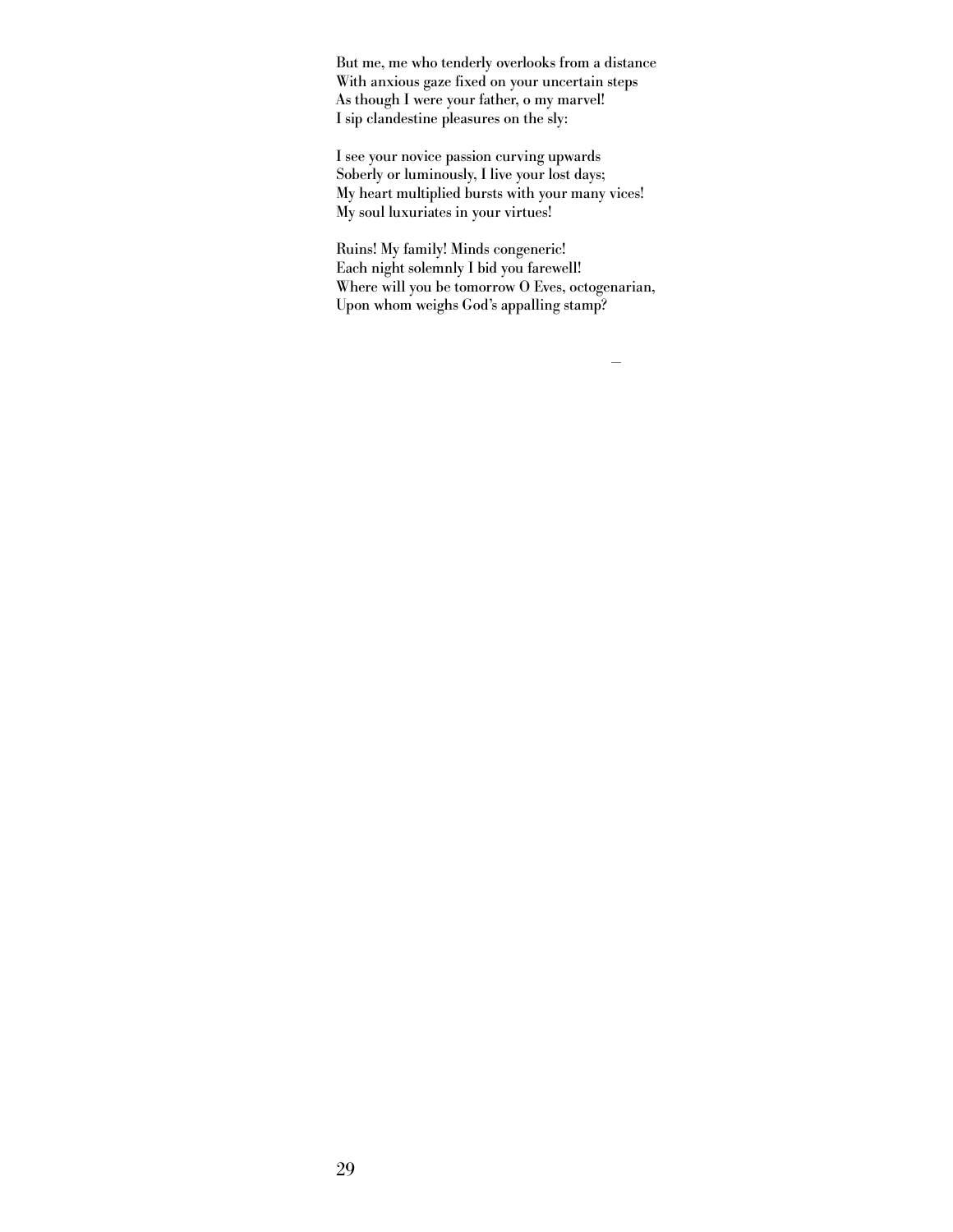#### widows

Vauvenargues says that in public parks there are alleys haunted mainly by disappointed ambition, by unlucky inventors, by stillborn fame, by broken hearts, by all those turbulent, blocked souls in whom percolate the final gasps of a storm, who shrink back from the insolent glances of the cheerful and the idle. These shady sanctuaries are the meeting places of life's wounded.

It's above all towards those places that the poet and the philosopher love to conduct their voracious speculations. There's certain fodder there. For if there's one site they scorn, as I just insinuated, it's certainly the pleasure ground of the rich. Such a turbulent vacuum bears nothing that attracts them. On the contrary, they feel irresistibly attracted to everything weak, ruined, saddened, orphaned.

The experienced eye never errors. In those set or dejected features, in those eyes sunken and haggard, or glinting with the final sparks of the struggle, in those deep and plentiful lines, in that gait so slow or so jerky, right away the observer reads countless legends of betrayed love, of unrecognized devotion, of unrewarded exertions, of hunger and of cold, humbly, silently endured.

Have you sometimes noticed widows on those solitary benches, poor widows? Whether they're wearing mourning or not, it's easy to recognize them. Yet there's always something missing in the mourning of the poor, an absence of harmony that makes it more distressing. Their grief is forced to be skimpy with sorrow. The rich wear theirs like a full tux.

Which is the saddest, the most saddening widow— the one who can't share her daydreams with the kid she trails from her hand, or the one who is entirely alone? I don't know… Once it occurred to me to follow a grieving old lady of this kind, for hours on end; she was stony, upright, attired in a worn-out little shawl, bearing the pride of a stoic with her entire being.

She was obviously sentenced by absolute solitude to the habits of an old bachelor, and the masculine character of her ways added a mysterious bite to their austerity. I don't know how she lunched, or in what wretched café. I followed her to a reading room, and for a long time I watched while she searched in the papers, with darting eyes long ago burned by tears, for news of a deeply personal significance.

Finally, in the afternoon, beneath a delightful autumn sky, one of those skies from which flocks of regrets and memories descend, she sat down out of the way in a garden, far from the crowd, to listen to one of those concerts of marching music that gratifies the Parisian masses.

This was undoubtedly the little vice of this innocent old lady (or of this refined old lady), the hard-won consolation of those long days without friend, without small talk, without delight, without confidante, which God dropped down on her, for many years, perhaps three hundred and sixty-five times per year!

And another one:

I can never prevent myself from casting an eye, if not totally sympathetic at least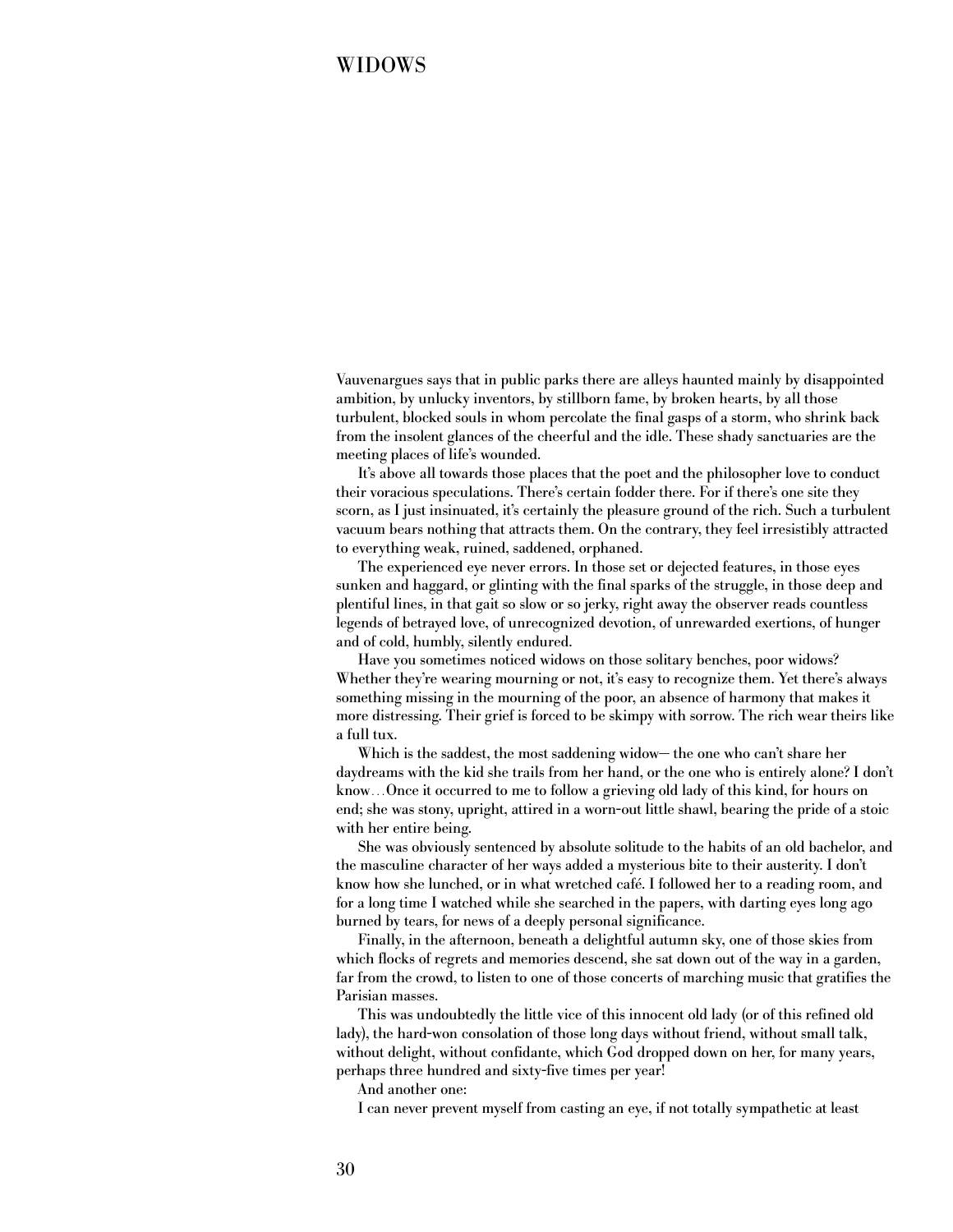curious, on the flock of outcasts that crowd around the edges of a public concert. The orchestra belts out party songs throughout the night, songs of triumph or of pleasure. Dresses trail, shimmering; glances mingle; the idle, tired from doing nothing, dawdle around, pretending to languidly appreciate the music. Here, only the rich, the happy; nothing that doesn't exude and inspire insouciance and the pleasure of life; nothing but the sight of the hurly-burly out there pressing up against the fence, freely stealing, at the whim of the breeze, a waft of music, and watching the sparkling blaze inside.

It's always an interesting thing, this reflection of the happiness of the rich in the depths of the poors' eyes. But that day, among these people dressed in blue smocks and cheap cotton prints, I noticed a being whose nobility made a striking contrast to all the surrounding coarseness.

It was a tall woman, stately, and so worthy in her whole manner that I had no recollection of having seen the likes of her in any album of aristocratic beauties of the past. An aura of lofty virtue emanated from her entire person. Her face, sad and thin, was in perfect accordance with the high mourning of her attire. She too, like the common people with whom she mingled without noticing, watched that radiant society with a keen eye, and she listened while gently nodding her head.

What a remarkable sight! 'Definitely, I said to myself, that poverty of hers, if it's poverty, would not bend to sordid penny-pinching; such a dignified face is evidence of that. Then why does she willingly stay in a setting where she stands out so strikingly?'

But drawing nearer to her with curiosity, I guessed the reason, I think. The tall widow held by the hand a child, like her, dressed in black: however modest the entry fee, the sum would be enough perhaps to purchase some necessity for the little thing, or better still, a treat, a toy.

And she will go home by foot, meditating and dreaming, alone, always alone; for the child is rowdy, self-centered, with no kindness and no patience; and, unlike a pure animal, a cat or a dog say, he can't even be the confidant of her solitary grief.

——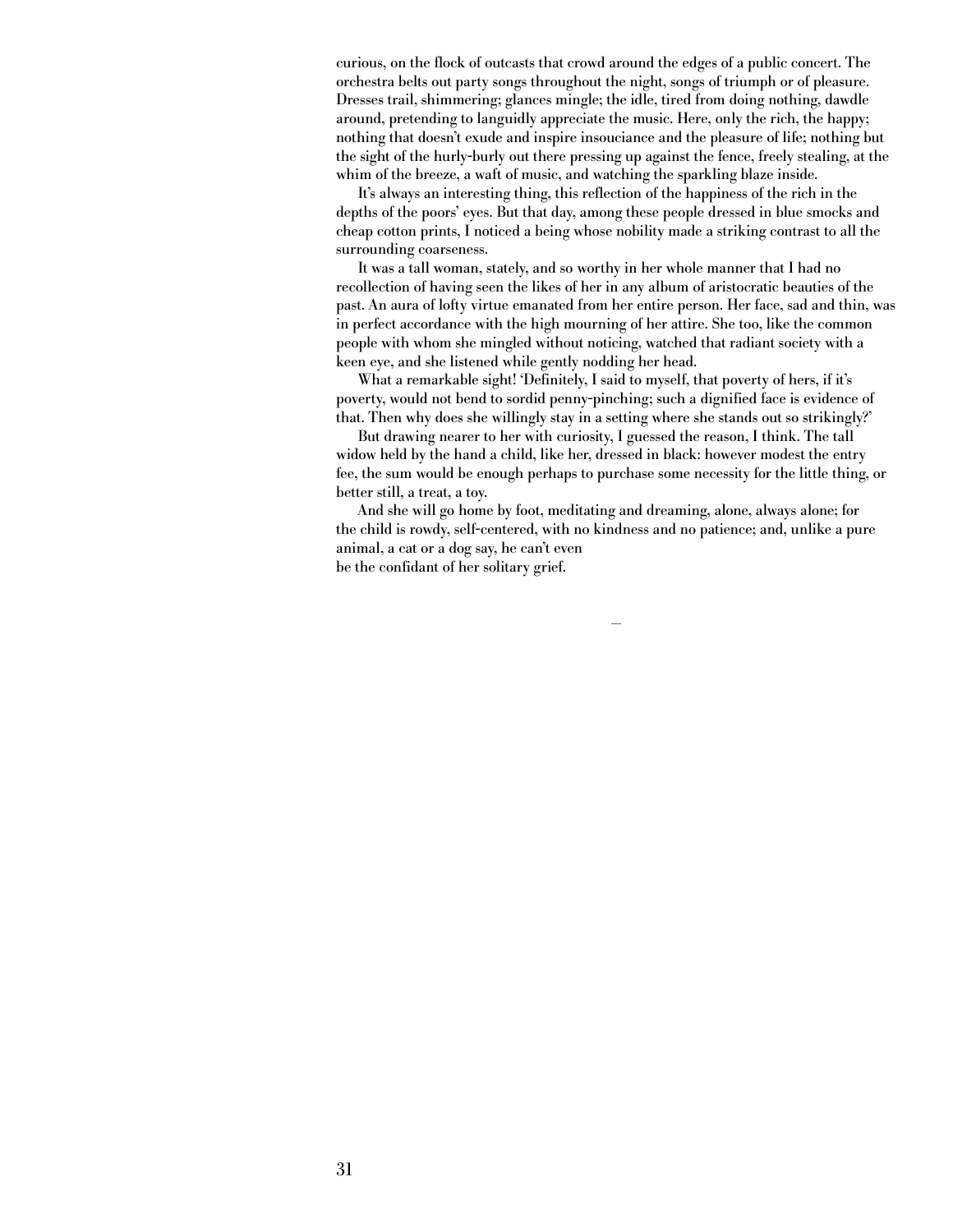**NOTE** 

'Hags' is a translation of 'Les Petites Vieilles', one of 18 poems added by Baudelaire in 1861 to the second edition of *Les Fleurs du mal*, in a new section called *Tableaux parisiens*. *Tableaux* is conventionally translated as 'scenes' or 'pictures', but my battered little mid-19<sup>TH</sup>-c French-English pocket dictionary gives as one meaning the English word 'catalogue'; I choose this more arcane field of meaning, since the newer poems offer a vivid catalogue of the marginal Parisians ostracized by Haussmann's gentrification and clearances of the old city: old women, prostitutes, beggars, gamblers, factory workers, the disabled…*Les Fleurs du mal* had been first published in 1857, and was immediately and successfully brought to trial on charges of 'contempt for laws which uphold religion and morality', a charge which debilitatingly fined the author as well as the publisher Auguste Poulet-Malassis, and stipulated that six offending poems must be removed from the book. This publication ban remained in place until 1949. Baudelaire's addition of the new poems in the following censored edition was an extremely graphic rebuke to his work's judges; the poet, a committed reader of everything gothic and baroque, but also of the great social satirists of the  $18<sup>TH</sup>$  c (Swift for example, but also Hogarth), as well as friend and colleague to the glorious caricaturists of the  $I9T<sup>H</sup>$  c (Daumier, Nadar, Grandville) scorned the sanitization of the city, and of language and the imaginary. One way to insist on the spiritual necessity of vulgarity and excess is to redouble its effect. The poems are fieldnotes for a visceral refusal of capital and its criminalizations of poverty, sexual deviance, and the corporality of alterity. Djuna Barnes' 1915 *Book of Repulsive Women* would be a companion in this grotesque resistance.

'Widows' ('Les Veuves') is the 13<sup>TH</sup> of 50 texts from Baudelaire's 1862 volume of prose poems, *Le Spleen de Paris*, which begins with a foreigner and a hag, and ends, in the cynical tradition, with dogs. Influenced by the *Essays* of Montaigne, and Rousseau's *Reveries of a Solitary Walker*, and composed during the writing of *The Painter of Modern Life*, which was to be published the following year, *Paris Spleen*, like the critical work, specifically forged a new style and form that could stand in vigorous relationship to changing experiences of urban life and its many subcultures. This tendency has been thoroughly explored by Walter Benjamin, in his various texts on Baudelaire. Here I want to bring attention to the strong and direct relationships between the verses of the earlier volume, and the prose poems. The same mysterious widow appears in 'Hags' and 'Widows'; where in the *Fleurs du mal* poem she stands just to the side of a ribald catalogue of obscenely sexualized old women, in *Paris Spleen* Baudelaire gives us a more nuanced and stoical sense of her movement through various kinds of public space in the city. Reading room, café, boulevard, park and bandstand become her theatre. This recycling of images through the slightly shifted settings of multiple texts, or indeed serially within the same text, is one way Baudelaire builds up the dense veracity of his modern city and its types; also the patterned reiteration of phrasing and figures functions as a form of consciousness, where partial echo, obsessive return, and idealizing re-imagination play in erotic fugue. The motif of echo acts citationally as well; Luc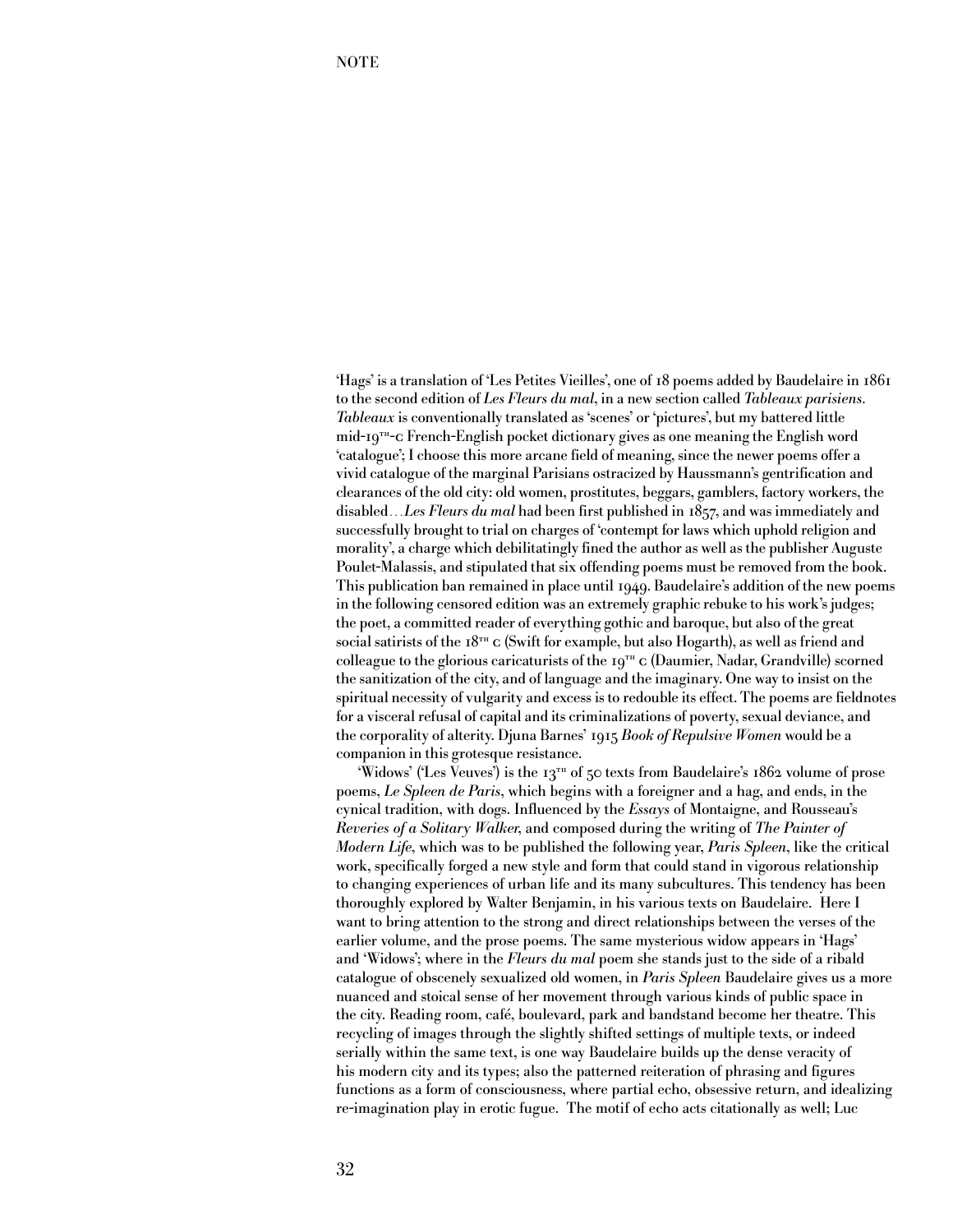de Clapiers, Marquis de Vauvenargues, cited in the first line of the poem, was an early  $18<sup>TH</sup>$ -c moral philosopher whose highly condensed aphoristic prose, in the tradition of Pascal, appealed to the moral stylist in Baudelaire. The poems in *Paris Spleen* showed the way towards a moral abundance as prolix in its social inclusivity, as it was lapidary in its literary expression.

——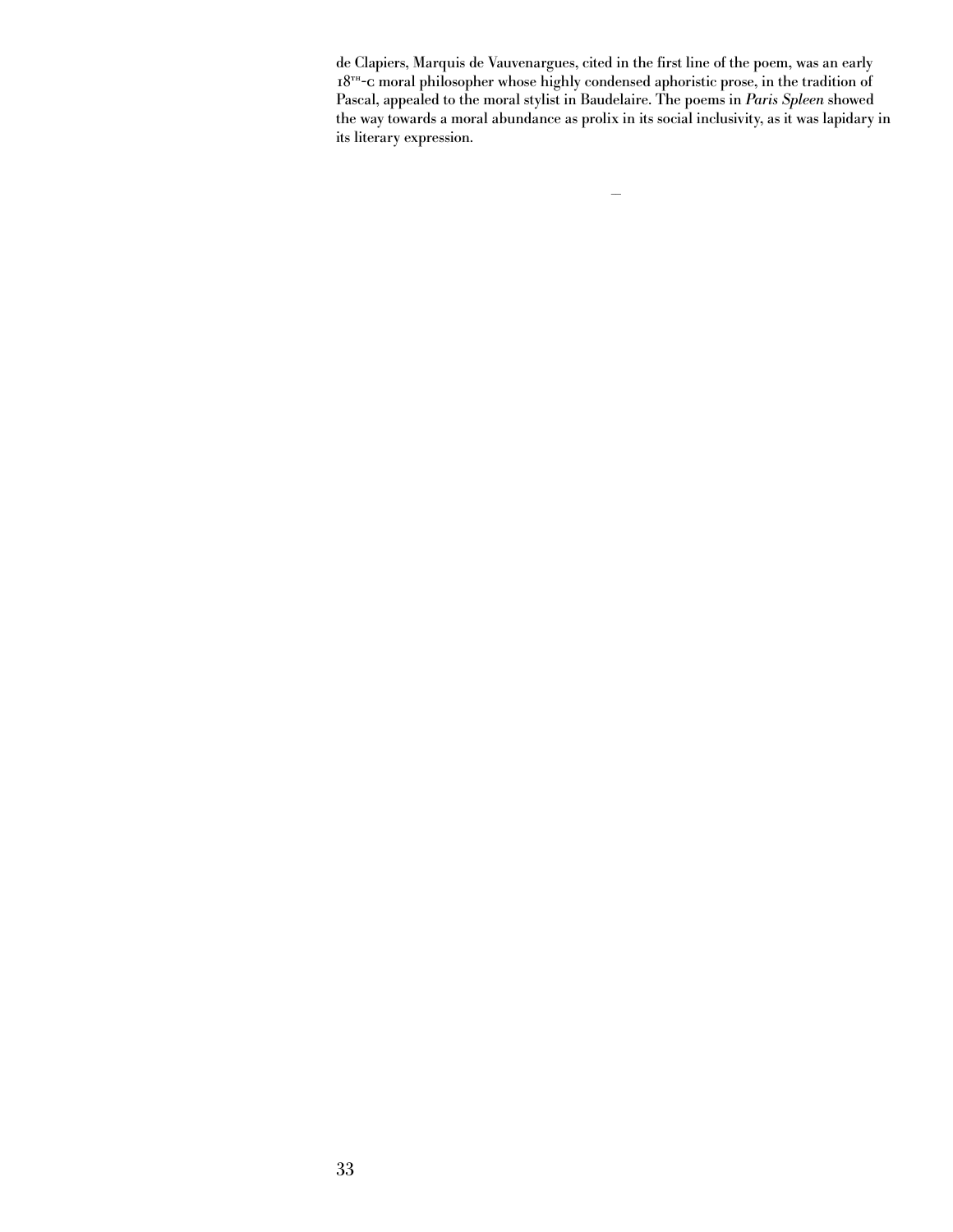#### Charles Baudelaire

Financially delinquent son and heir of a defrocked priest, estranged stepson of a military general, bankrupt freelancer of art prose, fastidiously ornate poet accused and tried for obscenity, Charles Baudelaire was born in Paris in 1821, and died 46 years later in the same city, after an apoplectic attack in Belgium, where he had temporarily fled to escape financial embarrassment. Struck in all likelihood by the degenerative syphilis he had contracted in his briefly profligate youth, Baudelaire, who his friend Nadar referred to as 'the virgin poet', lastly fell before the carved wooden confessional screen of the 'sinister and gallant' Baroque church of Saint-Loup, a church he had likened to 'a terrible and delicious catafalque…embroidered in black, pink and silver'. For the final year of his otherwise aphasic decline, in a Parisian hydrotherapy clinic, accompanied by his 1844 portrait, painted by his friend Emile Deroy, a copy of Goya's portrait of the Duchess of Alba, a canvas by Manet, and by his beloved mother Caroline Baudelaire Aupick, his last words, uttered repeatedly, were *sacré nom*.

#### Lisa Robertson

Born in Toronto in 1961 within the disappearing middle class, raised by a succession of mongrel dogs, a feminist's feminist, an experimentalist's experimentalist, serially ignoring, coveting and rejecting institutional stability, poet and essayist Lisa Robertson arrived on the west coast in 1979, attended SFU in the mid-80s, and has been an itinerant freelancer since the mid-90s, when an aggressive wave of gentrification forced her to close her bookshop in the downtown east side. For a decade she formed the Office for Soft Architecture, carrying out urban researches in Vancouver and Paris. In 2003 she moved to France, closed the office to commissions, and undertook the study of the linguistics of rhythm. Her poetry has been translated to French, Swedish, Catalan, Spanish, Galician, German, Lithuanian, Dutch and Portuguese. She lives in a small village that is effectively an economic desert, in a doomed attempt to flee capital, and she is currently working on the  $12^{TH}$ -C troubadour poets and their versed ethics of abundance.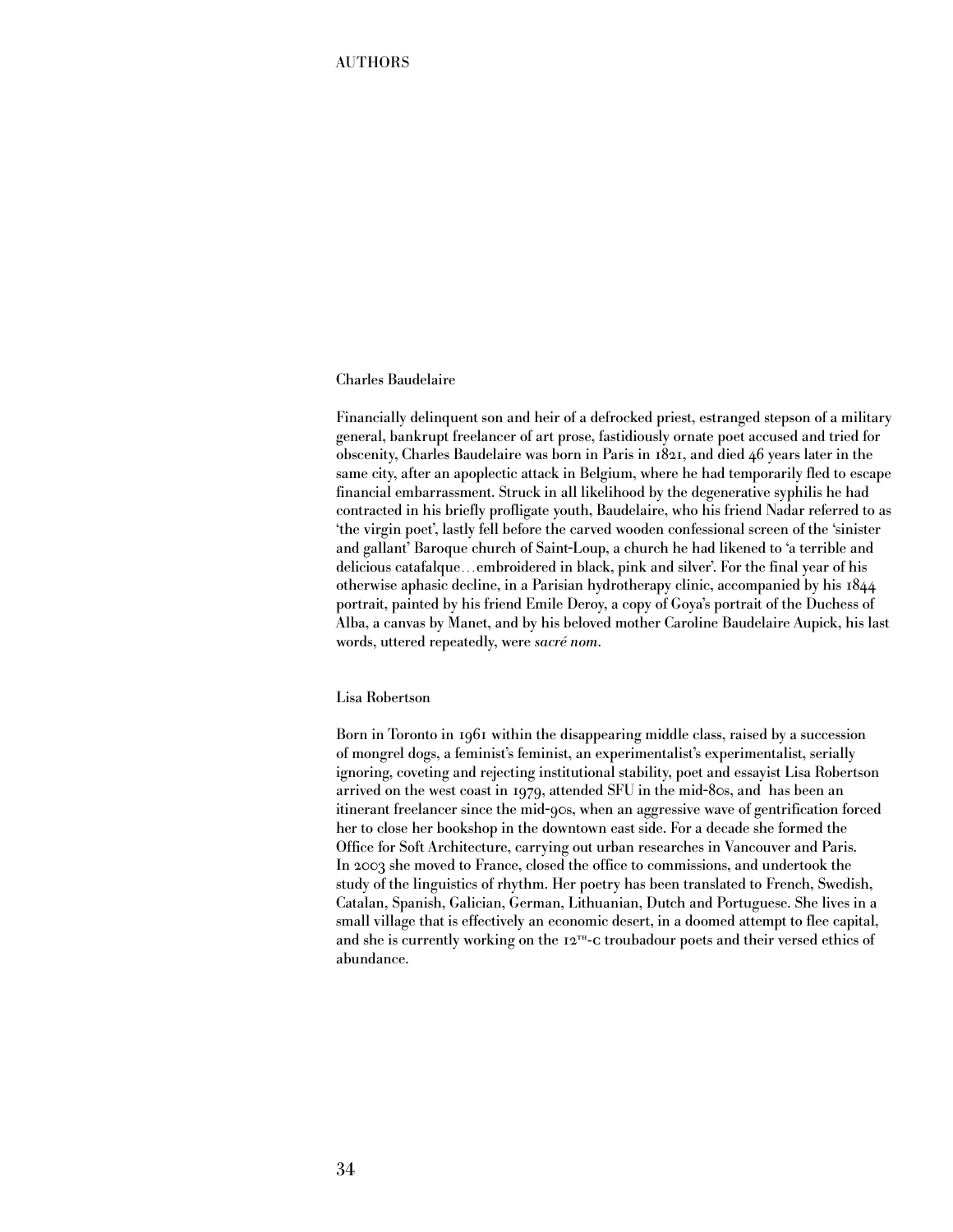I would like to acknowledge Maria Fusco, whose invitation to talk about gender at the Edinburgh College of Art in January 2017 initiated this reading of Baudelaire, Alberto García del Castillo who asked me to contribute the text to their online project, Buenos Tiempos, Lorna Brown whose generous proposal for the text led to the translations, and Derek Barnett, for his elegance of vision. Jean-Philippe Antoine's conversation happily inflects these proverbs and translations.

Lisa Robertson

*Proverbs of a She-Dandy* is published on the occasion of the exhibition *GLUT*, taking place at the Morris and Helen Belkin Art Gallery, University of British Columbia, between January 12 and April 8, 2018. As the first in the *Beginning with the Seventies* series of exhibitions, *GLUT* celebrates the excessive abundance of the archive, and is concerned with language, depictions of the woman reader as an artistic genre and the potential of reading as performed resistance.

I am grateful to Lisa Robertson for her remarkable translations of the two poems by Charles Baudelaire and for the She-Dandy's rousing Proverbs that are contained within this edition. Her mordant pleasure in entering the scintillating research of 'an undocumented corporality' bolsters us all—as we also aspire to be 'an affront to the will of capital'. May these bemused axioms circulate freely in the archive until they are fittingly banned.

Many thanks to Derek Barnett for his dedicated research and design; to Jana Tyner for her effective editorial skill, and to Peter Kruty and Sayre Gaydos at Peter Kruty Editions.

Lorna Brown